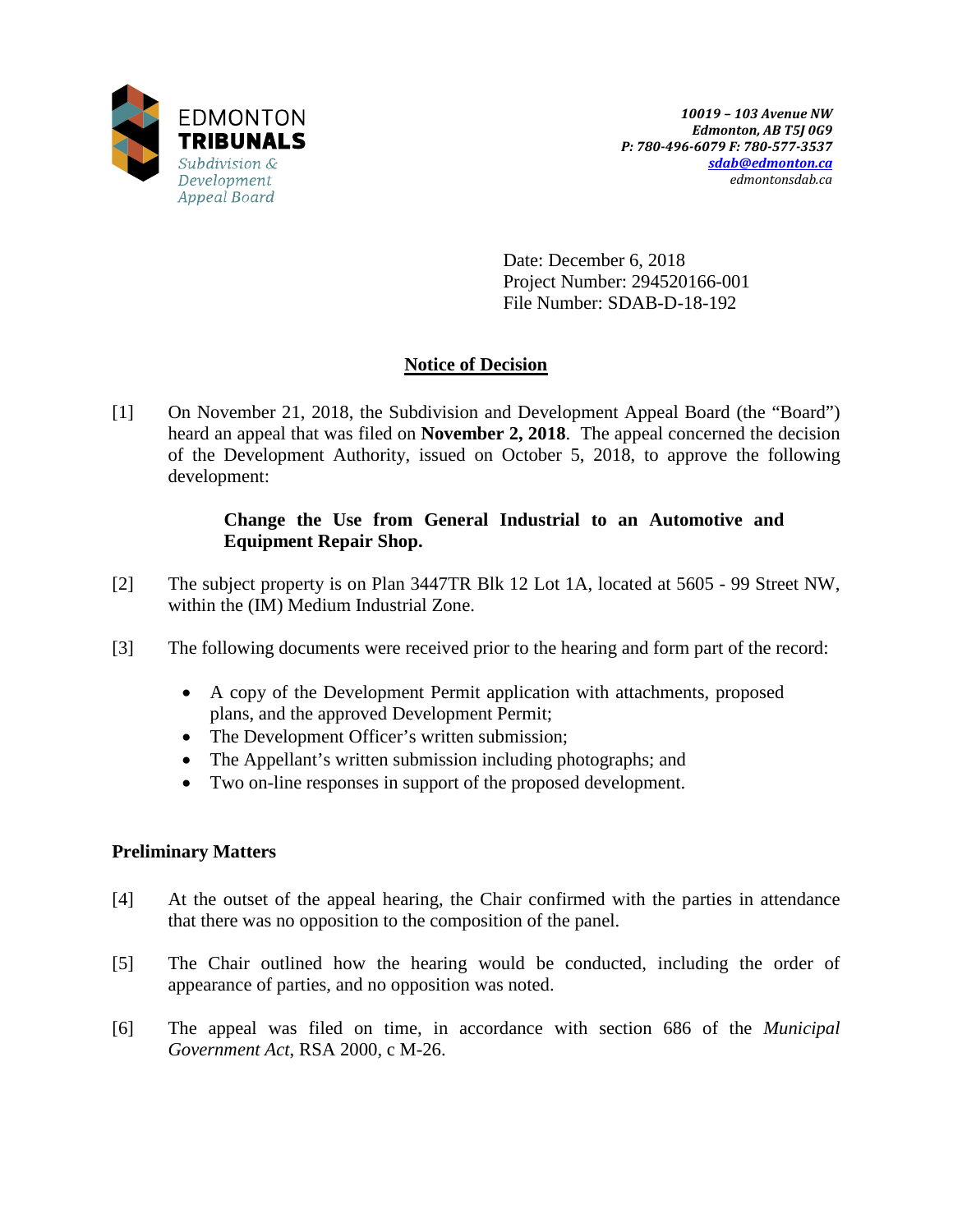## **Summary of Hearing**

- *i) Position of the Appellant, Mr. R. Colistro, representing Colistro Chronopoulos LLP on behalf of Condominium Corporation No. 1024965:*
- [7] The Condominium Corporation manages a two storey building located east of the subject site. There are 12 professional service based businesses located in the building, including accountants and insurance agents. All of the owners have invested significant time and money in the development of the building.
- [8] Many of the units are owner occupied and the owners take pride in maintaining a high quality aesthetically pleasing building.
- [9] None of the businesses located in the building require outdoor business activity or generate excessive noise.
- [10] The owners are concerned about the negative impact that the proposed change in use will have on their business, the enjoyment of their property and ultimately property values.
- [11] The mere fact that an Automotive and Equipment Repair Shop is included on the listed uses for the (IM) Medium Industrial Zone does not mean that the use should be approved at this location. There is a reason that Council chose not to include it as a permitted use in this zone.
- [12] It is the role of the Development Authority and the Board to review and assess the proposed use itself and not the user. It was noted that limited information was provided to the Board regarding the proposed use of the site. It was his opinion in reviewing the information received from the Development Officer that too much emphasis was placed on the user and not the proposed use.
- [13] Pursuant to section 7.4(4) of the *Edmonton Zoning Bylaw*, Automotive and Equipment Repair Shops is defined as:

development used for the servicing and mechanical repair of automobiles, motorcycles, snowmobiles and similar vehicles or the sale, installation or servicing or related accessories and parts. This Use Class includes transmission shops, muffler shops, tire shops, automotive glass shops, and upholstery shops. This Use does not include body repair and paint shops.

Based on a review of the development permit application, the proposed development fits this definition.

[14] It was noted by the Development Officer as part of the justification for approving the proposed development that the Automotive and Equipment Repair Shop Use is reasonably compatible with the surrounding developments because the business activity is for the sale, rental and installation of vehicle accessories. It does not include repair of vehicles which typically requires some outdoor storage of vehicles. The Applicant stated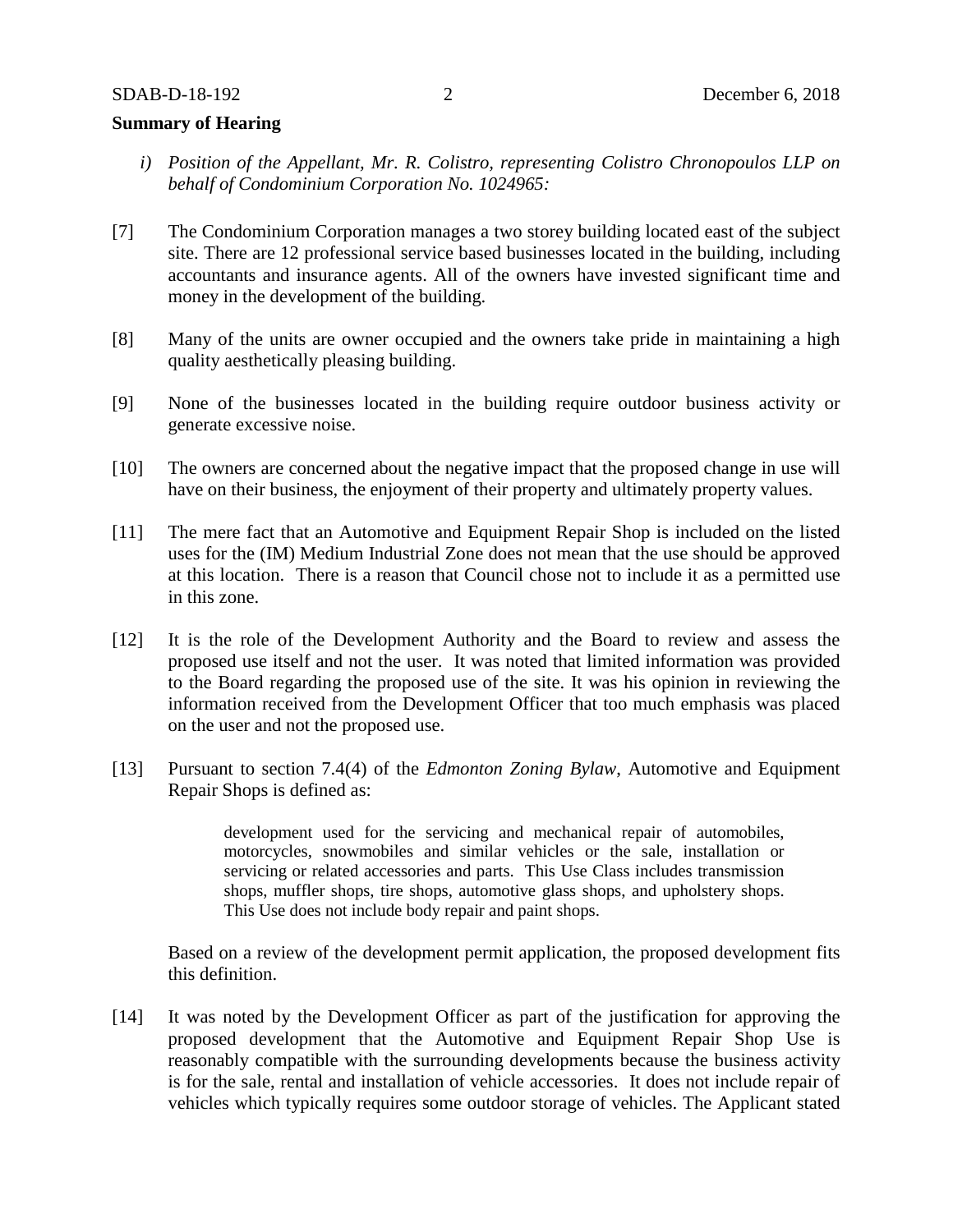that there would be no outdoor business activity on the development permit application form. Therefore, the Development Officer determined that the impact on surrounding properties would be less than that of the previous business that included an outdoor storage area.

- [15] However, if the proposed change in use is approved it will allow servicing and mechanical repair of automobiles, motorcycles, snowmobiles and similar vehicles which will require outdoor storage. The proposed development has been approved without a condition that would prohibit outdoor business activity or storage.
- [16] It was his opinion that if the proposed use had been considered more generally and not just on the user, it could have resulted in a different decision. The Development Officer did not fully review the potential activities that can occur on the site as a result of the proposed change in use.
- [17] The Applicant does not have the inherent right to have the development permit approved just because the proposed development is a discretionary use in the (IM) Medium Industrial Zone.
- [18] A number of appeals regarding discretionary uses have been before the Board as well as the Court of Appeal. However, a formal test has not been adopted. A test to consider when reviewing a Discretionary Use should be based on solid planning principles.
- [19] In this case you have to look beyond the intended use of the site by this Applicant and consider how the site could be used by others in the future. If the Board approves the proposed change in use, that use stays with the land, not this Applicant. This could result in the site being used as a servicing and mechanical repair shop that requires outdoor storage and would have a much greater impact on surrounding developments.
- [20] Photographs of the Appellant's property were referenced to illustrate the state of the building which has a modern and clean appearance with no outdoor storage. Photographs were also referenced to illustrate that the subject site is surrounded by numerous high quality office buildings, located west of 99 Street across from the subject site.
- [21] There are no businesses operating in close proximity that include outdoor business activity and storage.
- [22] Photographs taken from the second storey windows of the Appellant's condominium building were referenced to illustrate the state of the subject site and the fence located between the two properties. The subject site contains the main building, an accessory building, a parking lot and a large area that is fenced and has been used for outdoor storage by previous owners. There is some debris on the site, including a truck canopy. It was noted that this material may not be associated with the proposed business but it illustrates how the site could be used.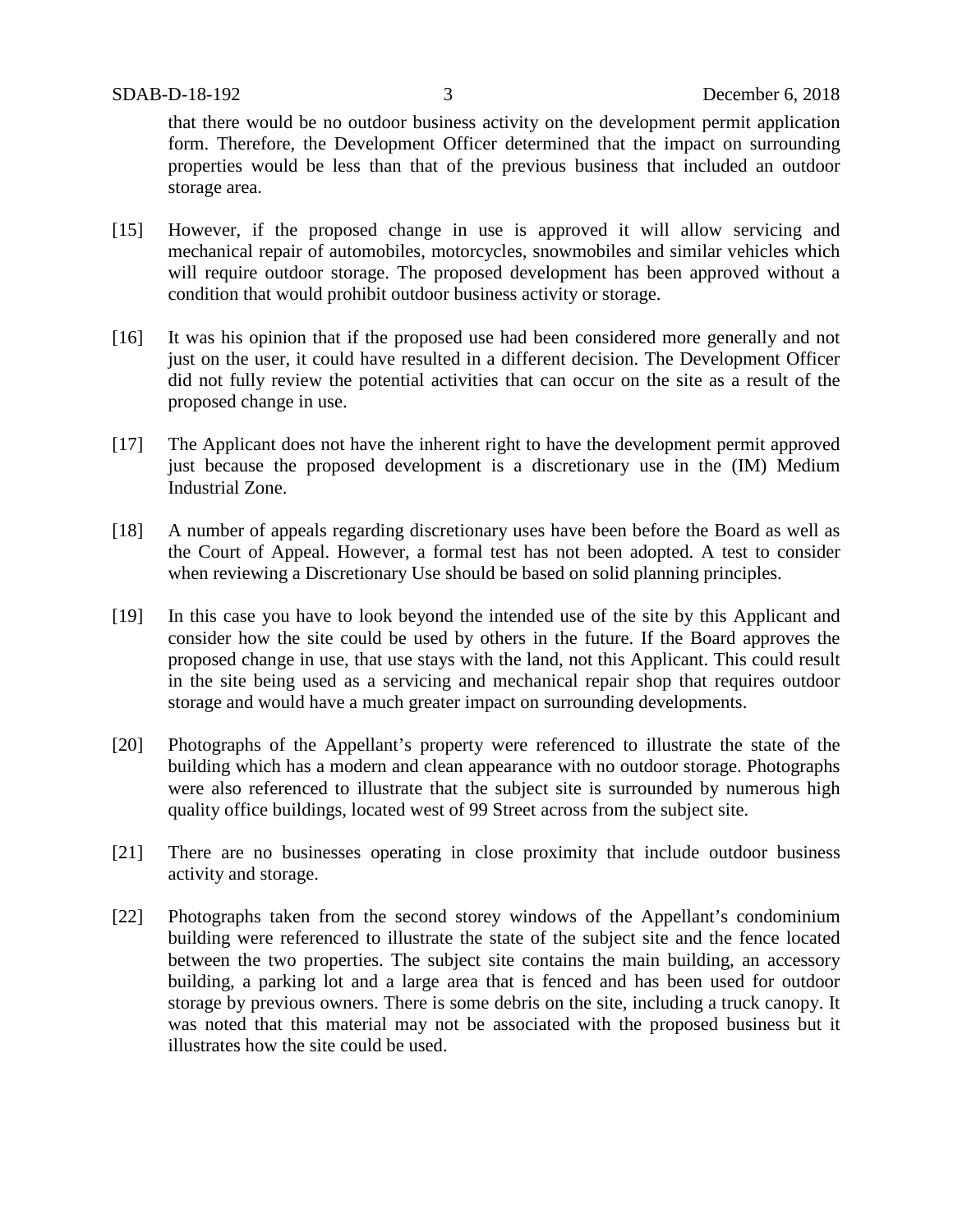- [23] The business that previously operated from this site stored old damaged car parts in the storage area on site and caused damage to the fence between the two properties. It was noted that this may not be a problem as a result of the proposed change in use but it does illustrate that there is some potential for conflict.
- [24] Condominium Corporation No. 1024965 has the greatest exposure to the subject site and therefore, will be most affected by the possible negative impacts of the proposed change in use.
- [25] Screening has been erected on the subject site abutting 99 Street that limits the view from vehicles travelling along 99 Street.
- [26] The subject site is located on 99 Street which is a major thoroughfare. It is therefore desirable to make efficient use of the land and encourage development that is aesthetically pleasing. It was his opinion that approving a use that encourages inefficient use of land is not reflective of how development should progress in this area.
- [27] It is difficult to determine by looking at the photographs but the subject property does slope towards the Appellant's site. During a heavy rainfall or when the snow is melting, run-off occurs onto the Appellant's property. The storage of vehicles in need of repair on the site could result in the leakage of oil or other liquids that may cause environmental impacts.
- [28] The owners of the Condominium Corporation are concerned about an excessive amount of noise that could result from the operation of an automotive repair shop on the subject site because it is not compatible and could impact the operation of their businesses, the enjoyment of their property and affect property values.
- [29] It was noted that two of the properties that provided support for the proposed development are located west of the subject site, across 99 Street, and will not be directly impacted by the proposed development.
- [30] In justifying the approval of this development, the Development Officer referenced the South-East Industrial Area Outline Plan. It was somewhat flawed for the Development Officer to look to this for guidance. However, this Plan was approved by Council in 1975 and many changes have occurred since then. Section 3, A.1 of the Plan states that the primary objective of the development concept is to establish the general format for future industrial development in the area over a 15 year period of time. It was not intended to extend to 2018. The Plan has not been revised and the intention of the Plan was not to extend for this period of time.
- [31] When the Outline Plan was adopted, the subject site was zoned M-1 and a Servicing and Repair Establishment was a permitted use. However, a definition for that use was not contained in the report received from the Development Officer and the old Bylaw is no longer accessible. There were some performance standards associated with that use that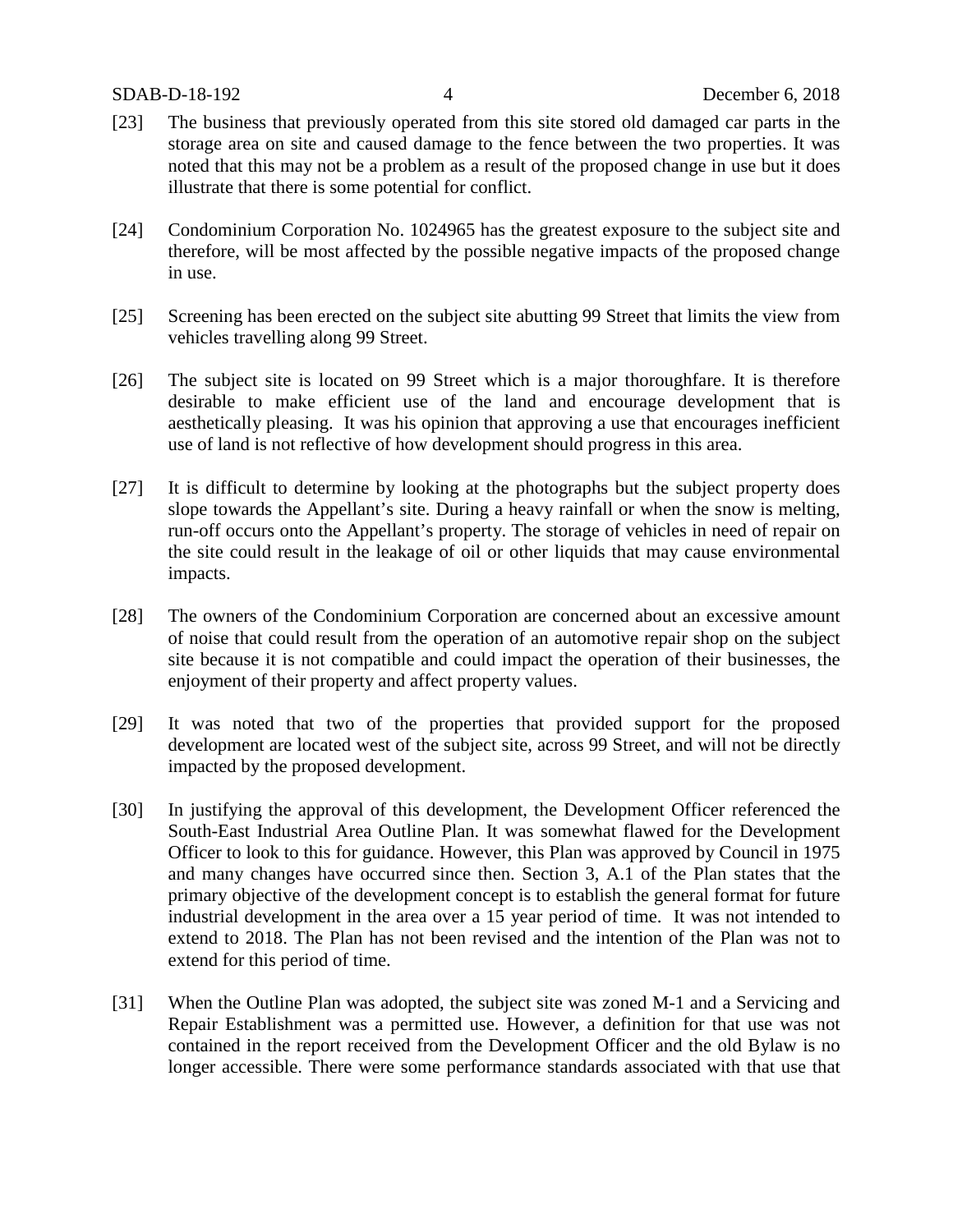SDAB-D-18-192 5 December 6, 2018

had to be met before the permit could be issued, including preventing noise and odours from emanating beyond the building.

- [32] Although there was reference to a similar use being a permitted use, Council amended the *Edmonton Zoning Bylaw* at some point after the Outline Plan was adopted so that an Automotive and Equipment Repair Shop became a discretionary use. It was his opinion that this is the strongest signal that you could get from Council. Therefore, the Board should take pause before approving these types of uses, if anything, because Council had concerns about the development of properties into Automotive and Equipment Repair Shops.
- [33] In the context of a discretionary use application it is important to consider the wide range of possible uses in order to determine the impact of the approval. In this case, the development permit was approved without conditions and allows a use that is not supported by sound planning principles.
- [34] Mr. Colistro provided the following information in response to questions from the Board:
	- a) The major concern is that there is the potential for a transmission or mechanic shop to move onto the subject site. These businesses use noisy equipment that could generate excessive noise and there is also the potential that oil or other fluids from vehicles stored on the subject site could leak into the Appellant's site because of the slope.
	- b) The submitted photographs were taken from a second storey window of the condominium building looking down onto the subject site. Therefore, from a positional perspective it does appear that the Appellant's site is higher than the subject site but that is not the case at ground level.
	- c) It was his assumption that renovations are occurring on the subject site which does appear to be vacant. At one point Polar Spas operated from this location. During the past year it appeared that an electrical contractor had moved onto the site.
	- d) It was acknowledged that the subject site is bordered by different zones, including (IB). In this case the proposed development is a discretionary use in the (IM) Zone and some consideration has to be given to overall planning principles and how it will affect the area as a whole. The fact that the zones are different means there are different types of uses, but it does not impact the need to consider the overall impact.
	- e) Although the Appellant's site is bordered by properties that are zoned (IM) and (IH), the reality of the situation is that the majority of development along the 99 Street corridor is comprised of office buildings rather than industrial uses that require outdoor storage.
	- f) When the general purpose of the (IM) Zone is read as a whole, it is not conclusive that a development that generates noise and requires outdoor storage was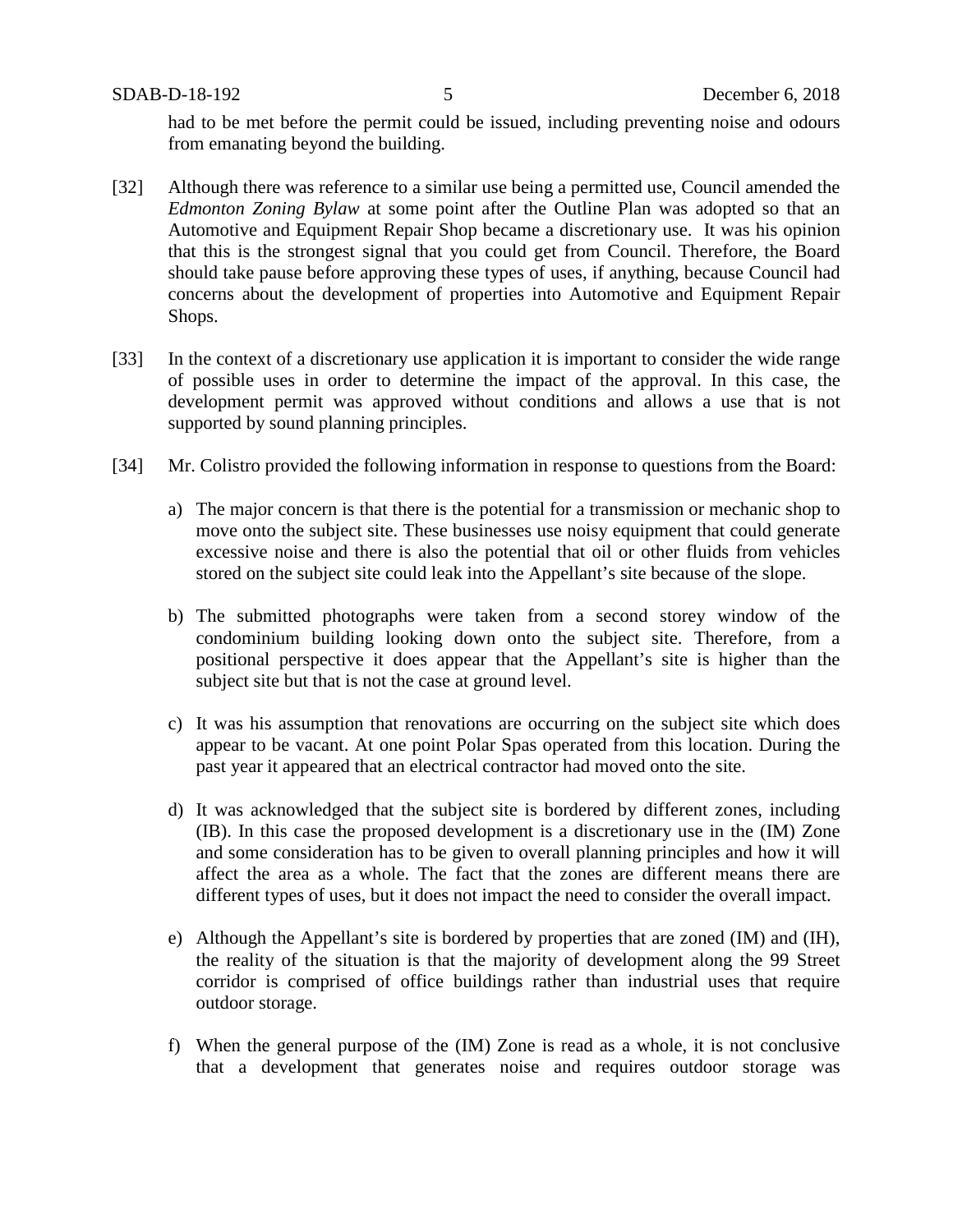contemplated for this site, at least for a discretionary use. The development would have to be reviewed based on the impact on the existing surrounding uses.

- g) There are office buildings located west of the subject site on 99 Street, an office building to the east and a print shop to the south, which is a large storefront type business. There are no smaller buildings with large storage yards located in this area.
- h) An aerial photograph was referenced to identify the location of the subject site's main building and accessory building.
- i) The Board should consider the nature of the proposed discretionary use and how it impacts surrounding development based on planning principles. If you only focus on this business and it vacates the site, something else that fits the use class but has more of a negative impact on surrounding development can come onto the site and the adjacent property owners have no recourse.
- j) The noise levels from 99 Street have not been measured. The Appellant's building is setback from 99 Street, which is a major roadway but there is some type of vehicle noise. However, the type of noise that could be generated by an Automotive and Equipment Repair Shop would far exceed any street noise and create a nuisance for businesses operating from the condominium site.
- k) Access to the subject site is directly off 99 Street and access to the Appellant's site is located further north on 99 Street. All of the condominium units are orientated towards 99 Street.
- l) The imposition of conditions on the development permit that prohibits outdoor business activity and outdoor storage would alleviate some of the Appellant's concerns. However, it is sometimes difficult to motivate Bylaw Enforcement to enforce the conditions.
- m) The Appellant's property was registered in 2002 but he could not confirm when the Appellant's building was constructed.
- *ii) Position of the Respondent, Mr. M. Chipchura, representing Racks for Cars:*
- [35] Mr. Chipchura is the Managing Director of Racks For Cars, a family owned business, that has been operating for more than 30 years from two other locations in the city, one in the west end and one on the south side. This will be the third location.
- [36] Nine family members currently work between both locations.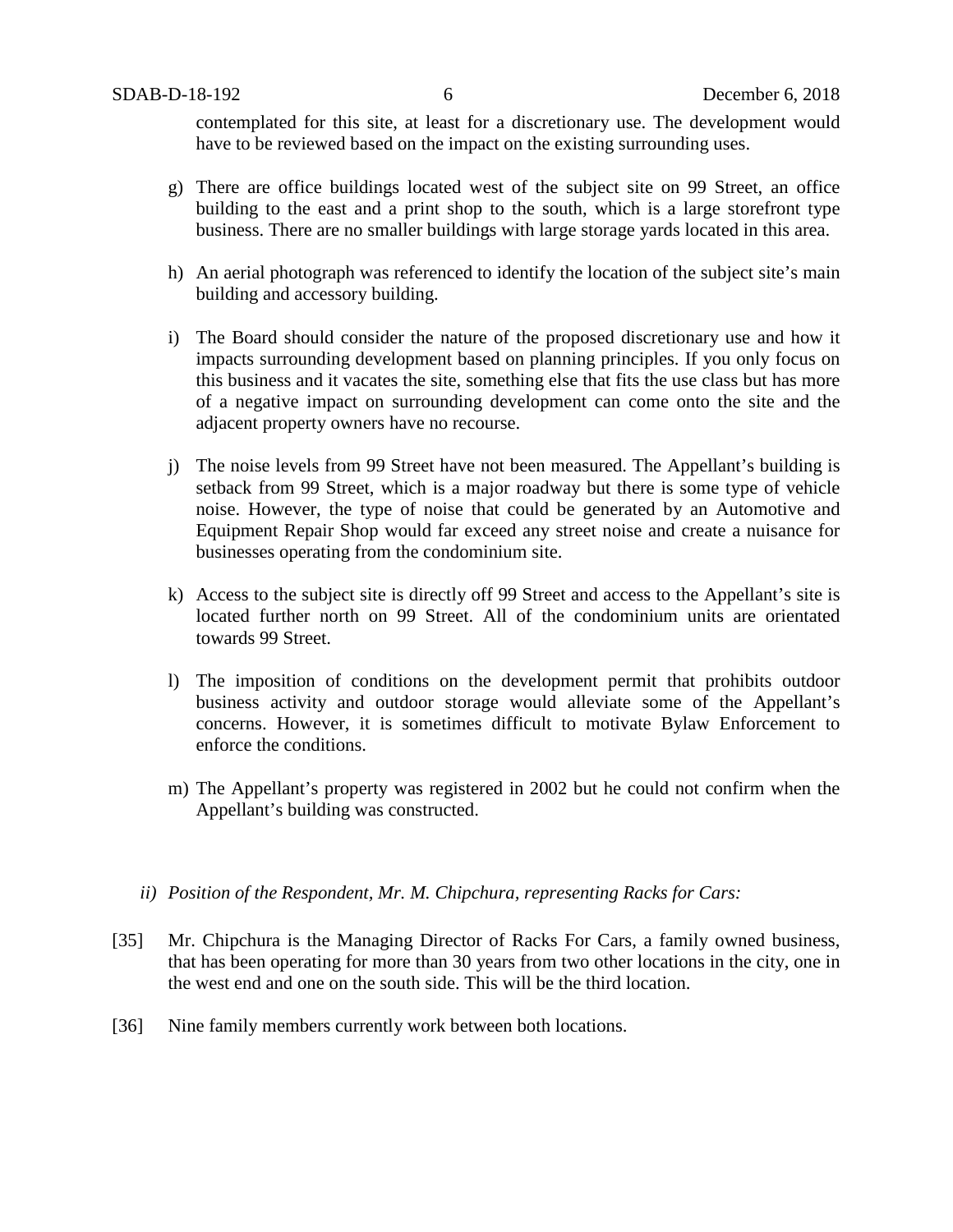- [37] He has been looking for a site to expand the business for the past several years and has attempted to secure this site on two different occasions. A conditional agreement has been reached with the owner pursuant to the approval of the development permit.
- [38] The interior of the main building on the site has been renovated with high end professional finishings.
- [39] It was difficult to find the appropriate use class for their business and it was determined that an Automotive and Equipment Repair Shop was the most appropriate. However, the servicing and mechanical repair of vehicles is not part of their business operations. Racks for Cars sells and installs high end automobile accessories, specifically rack systems to transport bicycles, skis, snowboards, canoes, luggage, and ski boxes. This site will be used as a retail location for their business that currently offers the largest selection of car racks in Canada.
- [40] He agrees with the Appellant that an Automotive and Equipment Repair Shop has a negative connotation but the concerns are not justified. Racks for Cars is currently operating from two other locations in the city and if you visit either site you will see clean attractive developments where there is no outdoor storage and the majority of business activity occurs inside the building. On occasion some customer interaction occurs outside but all of the products are installed in an interior installation bay.
- [41] Their customers expect a clean, professional business and that is what is planned for this site. A total exterior renovation is planned for the main building on this site which is in disrepair. The site will be graded and paved and the fencing will be replaced.
- [42] The building is approximately 4,000 square feet in size. Most of the floor space will be used to display products and the balance will be used for office and storage space.
- [43] It was his opinion that the proposed development is compatible with neighbouring properties. There is a diverse range of businesses surrounding the site, including a veterinary clinic, the administrative office for PCL Construction, a tire shop, a wedding rental shop, and a game store.
- [44] The business will not create a nuisance for surrounding property owners. There are 14 parking spaces available on the site which was one of the main attractions when they were considering the purchase because on-site parking for employees as well as their customers is available.
- [45] Their business is retail oriented and is not a repair shop, such as a mechanic, a muffler shop or a tire shop. Customers will come to purchase vehicle accessories that will be installed at the customer's request.
- [46] The photographs submitted by the Appellant showed some items being stored on the subject site. However, these belong to the previous owner and an amendment has been made to the purchase agreement that require the current owner to remove all of the items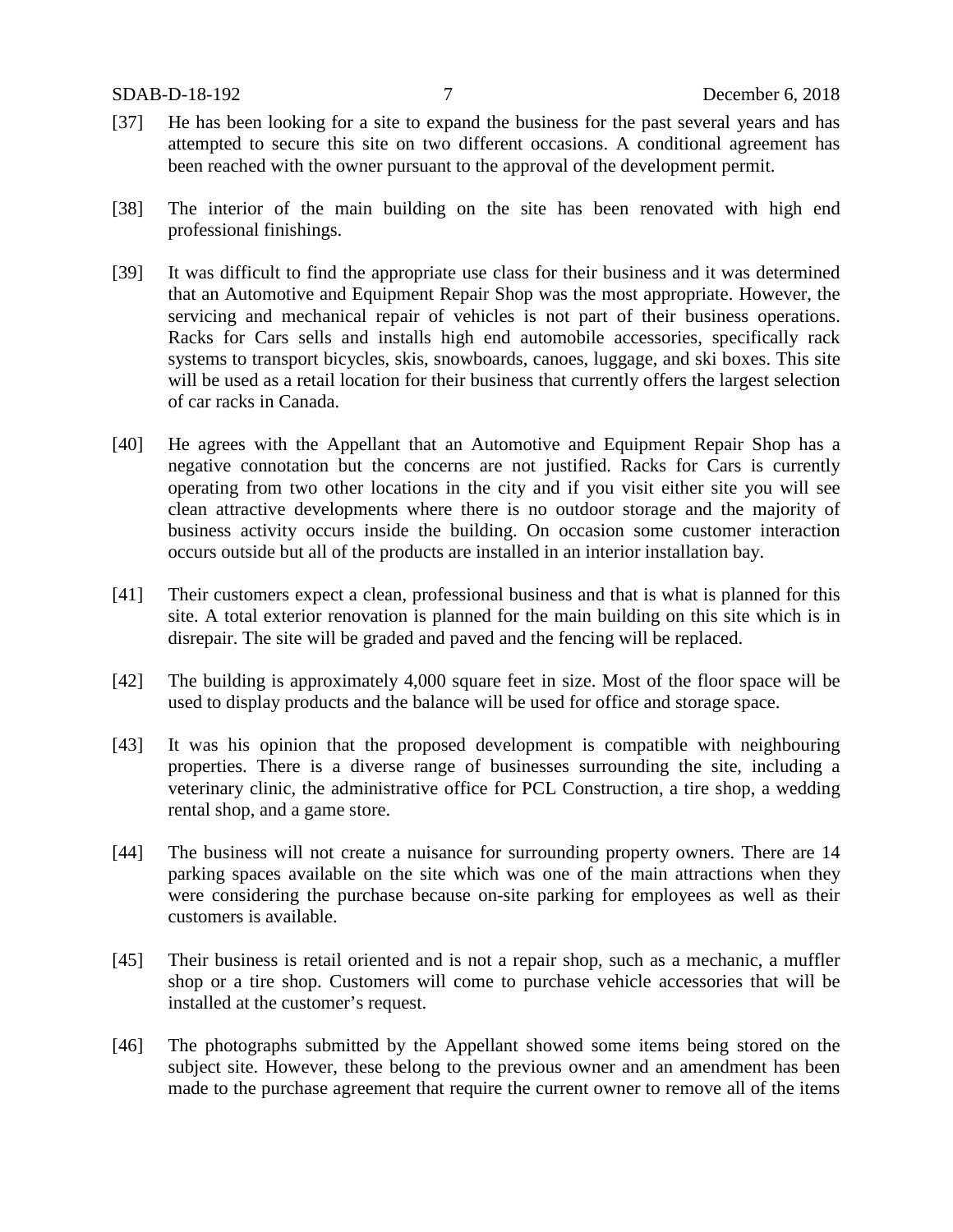SDAB-D-18-192 8 December 6, 2018

stored on-site before the property transfer. Overgrown vegetation will also be removed from the site.

- [47] The photographs submitted by the Appellant were taken from second storey windows. At ground level there is a solid fence that screens the view of the subject site from the Appellant's property. The Appellant did not submit any photographs of the property located on the other side of their building where a trucking business is located with many trucks and trailers parked outside in the yard. It was his opinion, the property to the east of the Appellant's will have more of a negative impact than the proposed development as his business will have a more professional appearance and will be more characteristic of the surrounding buildings.
- [48] He spoke with the Treasurer of the Condominium Board in September and discussed his plans for the site.
- [49] No oil or other products that could create an environmental concern are used in business operations. An Environmental Report confirmed that the site is graded from the condominium site to the street.
- [50] Two business owners located west of 99 Street support the proposed development.
- [51] Mr. Chipchura provided the following information in response to questions from the Board:
	- a) One indoor service bay will be developed in the main building.
	- b) The yard will be paved and used to provide staff or customer parking.
	- c) The accessory building will be painted and used to provide additional storage.
	- *iii) Position of the Development Officer, Mr. P. Kowal:*
- [52] Mr. Kowal provided a written submission that was considered by the Board but he did not attend the hearing.
	- *iv) Rebuttal of the Appellant:*
- [53] The appeal was filed based on concerns regarding the broad nature of the use and not the specific business or business owner.
- [54] None of the information provided on the development permit application has been tied to the development permit. No conditions have been imposed to restrict outdoor business activity or storage.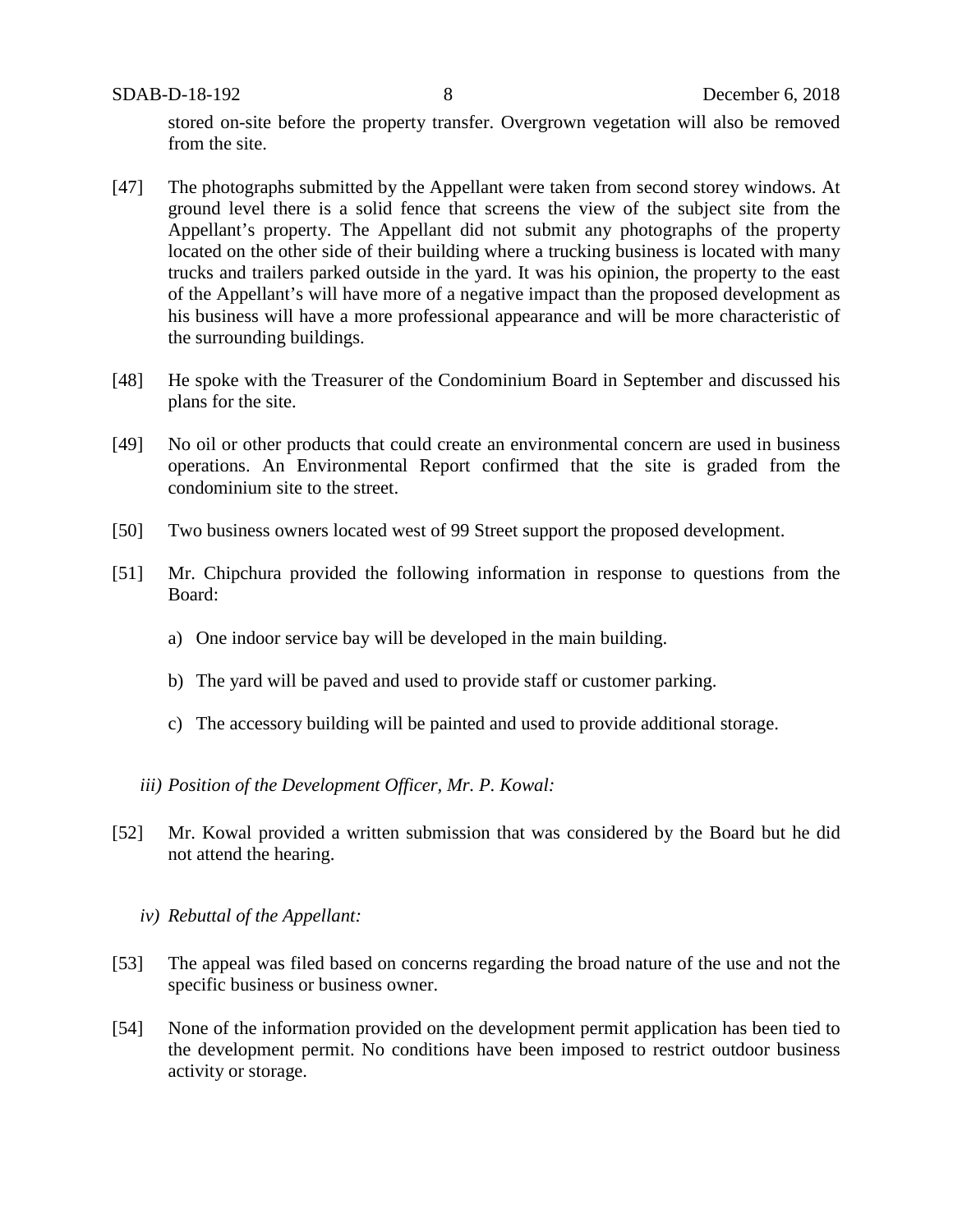#### **Decision**

[55] The appeal is **DENIED** and the decision of the Development Authority is **CONFIRMED**. The development is **GRANTED** as approved by the Development Authority.

#### **Reasons for Decision**

- [56] An Automotive and Equipment Repair Shop is a Discretionary Use in the (IM) Medium Industrial Zone, pursuant to section 420.3(2) of the *Edmonton Zoning Bylaw*.
- [57] The proposed development complies with all of the development regulations pursuant to the *Edmonton Zoning Bylaw*. Therefore, the only issue before the Board is to determine if the proposed Discretionary Use is reasonably compatible with surrounding land uses.
- [58] The Board reviewed the Zoning of the subject site and the surrounding land uses in order to determine whether or not the proposed development is compatible with existing land uses.
- [59] The Appellant's site is located in the (IB) Industrial Business Zone. Condominium Corporation No. 1024965 is comprised of Professional, Financial and Office Support Service Uses.
- [60] The Board finds that the proposed development complies with all of the development regulations pursuant to the (IM) Medium Industrial Zone and the *Edmonton Zoning Bylaw* and is reasonably compatible with the surrounding land uses for the following reasons:
	- a) Section 420.1 of the *Edmonton Zoning Bylaw* states that the General Purpose of the (IM) Medium Industrial Zone is:

to provide for manufacturing, processing, assembly, distribution, service and repair Uses that carry out a portion of their operation outdoors or require outdoor storage areas. Any nuisance associated with such Uses should not generally extend beyond the boundaries of the Site. This Zone should normally be applied on the interior of industrial areas adjacent to collector and local industrial public roadways such that Uses are separated from any adjacent residential areas by a higher quality Industrial or Commercial Zone.

b) Section 7.4(4) of the *Edmonton Zoning Bylaw*, states that **Automotive and Equipment Repair Shops** means:

development used for the servicing and mechanical repair of automobiles, motorcycles, snowmobiles and similar vehicles or the sale, installation or servicing of related accessories and parts. This Use Class includes transmission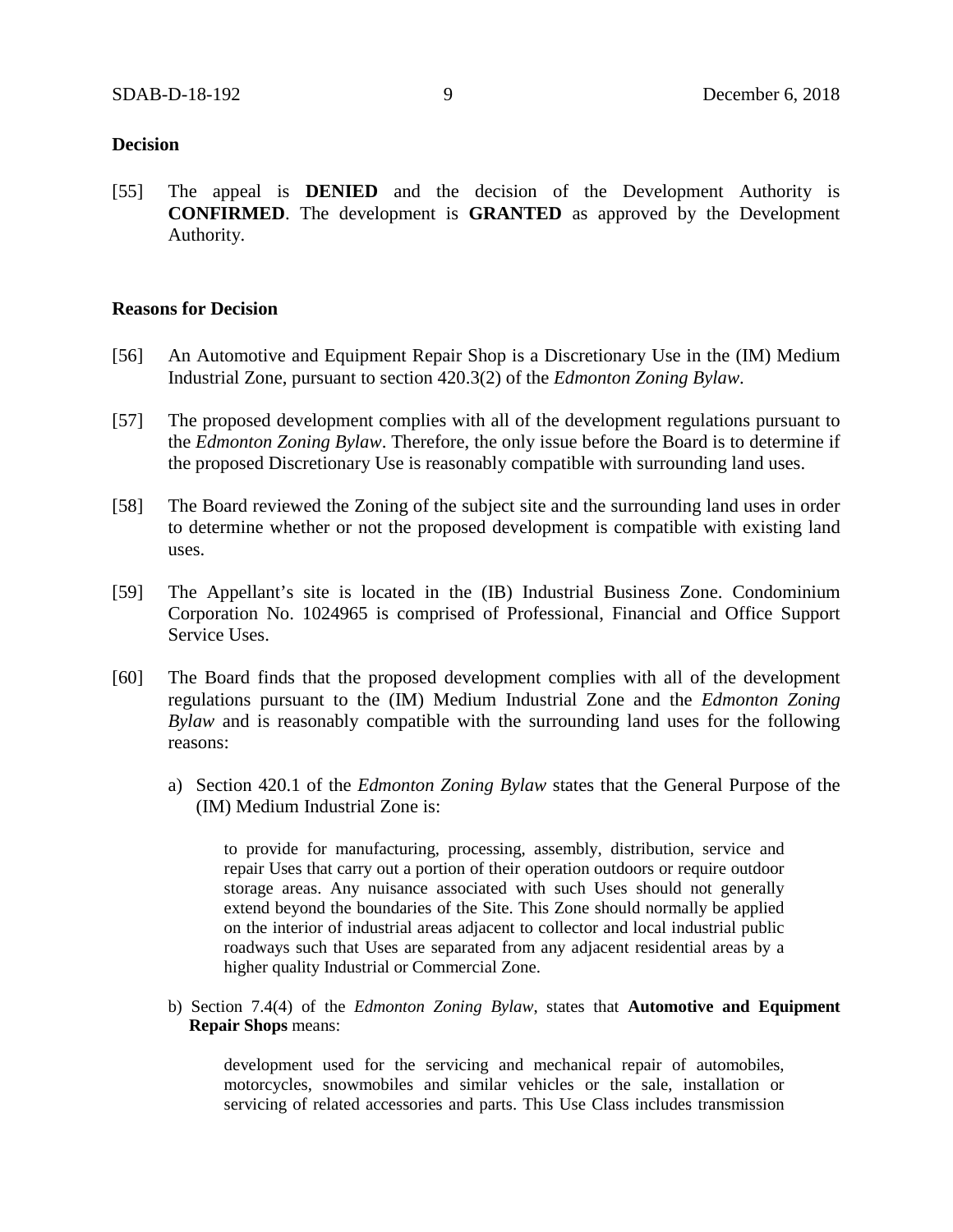shops, muffler shops, tire shops, automotive glass shops, and upholstery shops. This Use does not include body repair and paint shops.

- c) The proposed development is in keeping with the General Purpose of the (IM) Medium Industrial Zone which expressly allows outdoor operation and outdoor storage areas.
- d) Based on a review of the development permit application and drawings as well as the evidence provided by the Respondent, there may be some minimal outdoor activity but it is clear that the majority of the business related activities will occur in an interior service bay that will be constructed inside the main building as part of the proposed renovation.
- e) The Appellant's site is surrounded by zones that allow Industrial Uses, specifically (IM) Medium Industrial Zones and (IH) Heavy Industrial Zones which allow medium and heavy industrial uses. There is a site zoned (IH) Heavy Industrial Zone located immediately east of the Appellant's site.
- f) Pursuant to section 430.1 of the *Edmonton Zoning Bylaw*, the General Purpose of the (IH) Heavy Industrial Zone is to:

provide for industrial Uses that, due to their appearance, noise, odour, risk of toxic emissions, or fire and explosion hazards are incompatible with residential, commercial, and other land Uses. This Zone should normally be located on the interior of industrial or agricultural areas, such that it does not interfere with the safety, Use, amenity or enjoyment of any surrounding Zones.

- g) The Board finds that the industrial uses allowed in the (IH) Heavy Industrial Zone are much more intense and have a much larger impact on the Appellant's site and other surrounding uses than the proposed development in the (IM) Medium Industrial Zone which is less intense and much more characteristic of the general neighbourhood.
- [61] For these reasons, the Board finds that the proposed development is reasonably compatible with the neighbourhood and supports the decision of the Development Authority to exercise discretion to approve the proposed development. Therefore, the appeal is denied.

Mr. I. Wachowicz, Chair Subdivision and Development Appeal Board

Board Members In Attendance: Ms. P. Jones; Ms. S. McCartney; Mr. L. Pratt; Ms. K. Thind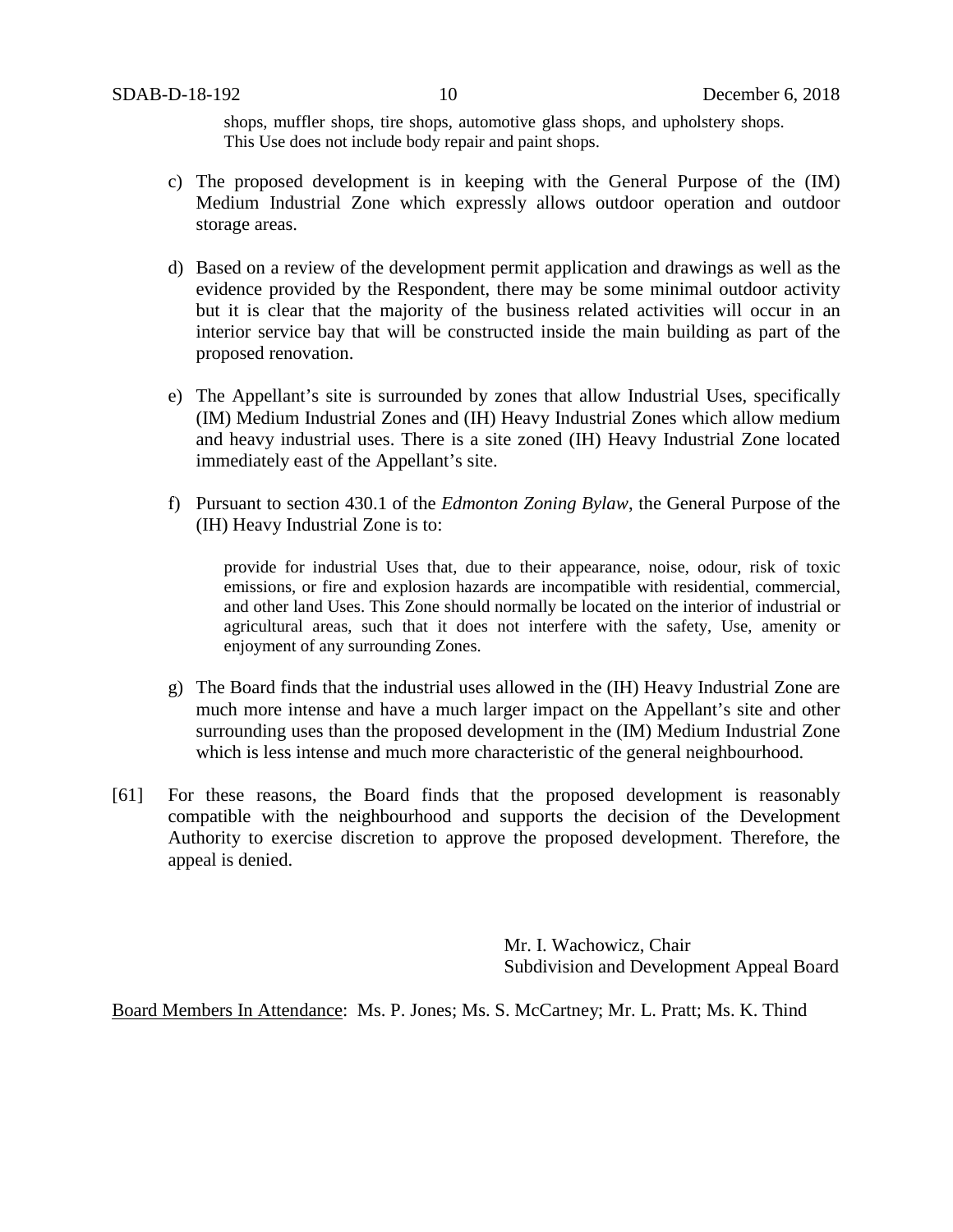## **Important Information for the Applicant/Appellant**

- 1. This is not a Building Permit. A Building Permit must be obtained separately from Development & Zoning Services, located on the 2nd Floor, Edmonton Tower, 10111 – 104 Avenue NW, Edmonton, AB T5J 0J4.
- 2. Obtaining a Development Permit does not relieve you from complying with:
	- a) the requirements of the *Edmonton Zoning Bylaw*, insofar as those requirements have not been relaxed or varied by a decision of the Subdivision and Development Appeal Board,
	- b) the requirements of the *Alberta Safety Codes Act*,
	- c) the *Alberta Regulation 204/207 – Safety Codes Act – Permit Regulation*,
	- d) the requirements of any other appropriate federal, provincial or municipal legislation,
	- e) the conditions of any caveat, covenant, easement or other instrument affecting a building or land.
- 3. When an application for a Development Permit has been approved by the Subdivision and Development Appeal Board, it shall not be valid unless and until any conditions of approval, save those of a continuing nature, have been fulfilled.
- 4. A Development Permit will expire in accordance to the provisions of section 22 of the *Edmonton Zoning Bylaw, Bylaw 12800*, as amended.
- 5. This decision may be appealed to the Alberta Court of Appeal on a question of law or jurisdiction under section 688 of the *Municipal Government Act*, RSA 2000, c M-26. If the Subdivision and Development Appeal Board is served with notice of an application for leave to appeal its decision, such notice shall operate to suspend the Development Permit.
- 6. When a decision on a Development Permit application has been rendered by the Subdivision and Development Appeal Board, the enforcement of that decision is carried out by Development & Zoning Services, located on the 2nd Floor, Edmonton Tower, 10111 – 104 Avenue NW, Edmonton, AB T5J 0J4.

*NOTE: The City of Edmonton does not conduct independent environmental checks of land within the City. If you are concerned about the stability of this property for any purpose, you should conduct your own tests and reviews. The City of Edmonton, when issuing a development permit, makes no representations and offers no warranties as to the suitability of the property for any purpose or as to the presence or absence of any environmental contaminants on the property.*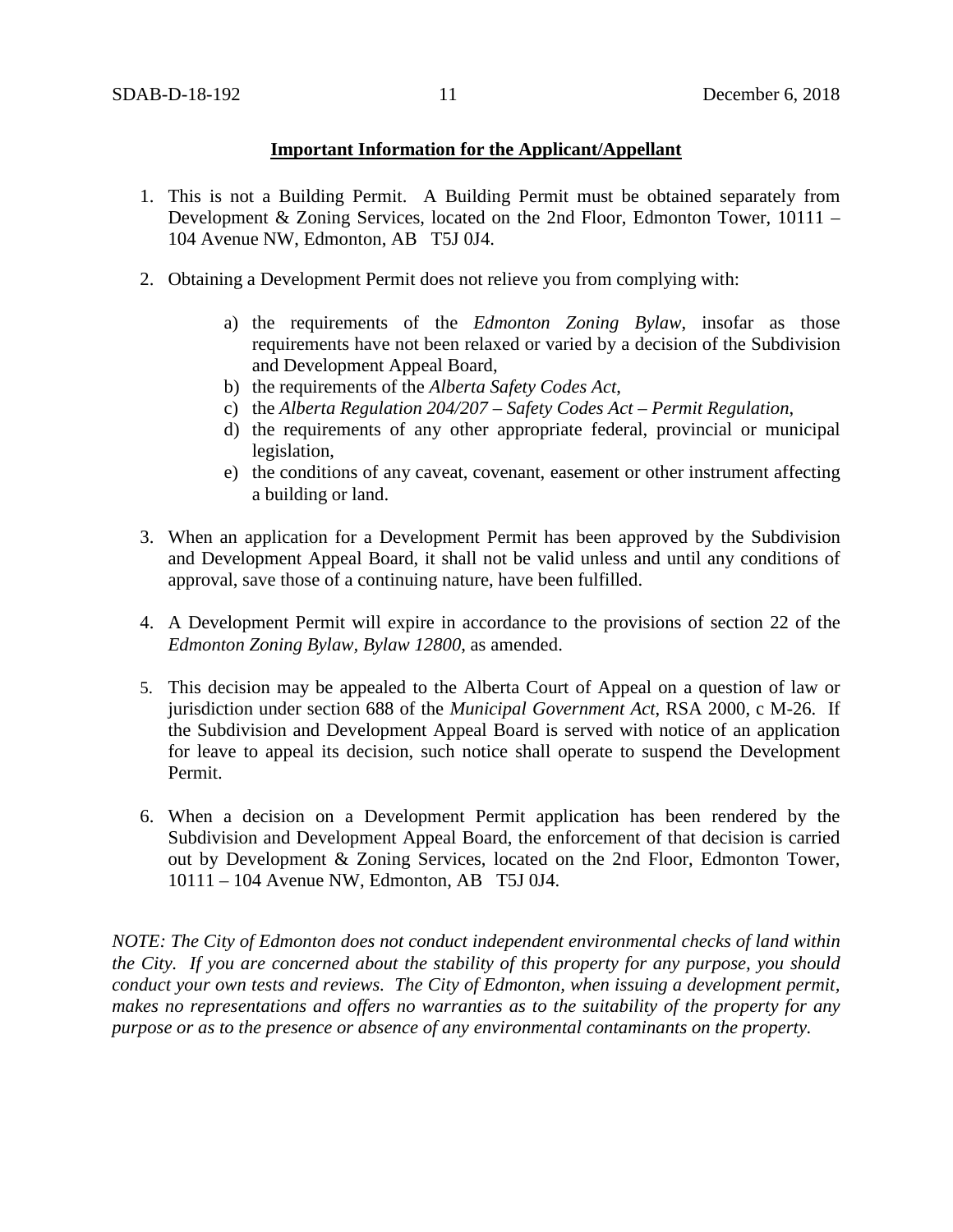

Date: December 6, 2018 Project Number: 286793970-001 File Number: SDAB-D-18-193

# **Notice of Decision**

[1] On November 21, 2018, the Subdivision and Development Appeal Board (the "Board") heard an appeal that was filed on **October 23, 2018**. The appeal concerned the decision of the Development Authority, issued on October 12, 2018, to refuse the following development:

# **Change the Use from General Retail to a Cannabis Retail Store.**

- [2] The subject property is on Plan 4874KS Blk 2 Lot 11, located at 4625 118 Avenue NW, within the (CB1) Low Intensity Business Zone. The Main Streets Overlay applies to the subject property.
- [3] The following documents were received prior to the hearing and form part of the record:
	- A copy of the Development Permit application with attachments, proposed plans, and the refused Development Permit;
	- The Development Officer's written submissions; and
	- The Appellant's written submissions.

# **Preliminary Matters**

- [4] At the outset of the appeal hearing, the Chair confirmed with the parties in attendance that there was no opposition to the composition of the panel.
- [5] The Chair outlined how the hearing would be conducted, including the order of appearance of parties, and no opposition was noted.
- [6] The appeal was filed on time, in accordance with section 686 of the *Municipal Government Act*, RSA 2000, c M-26.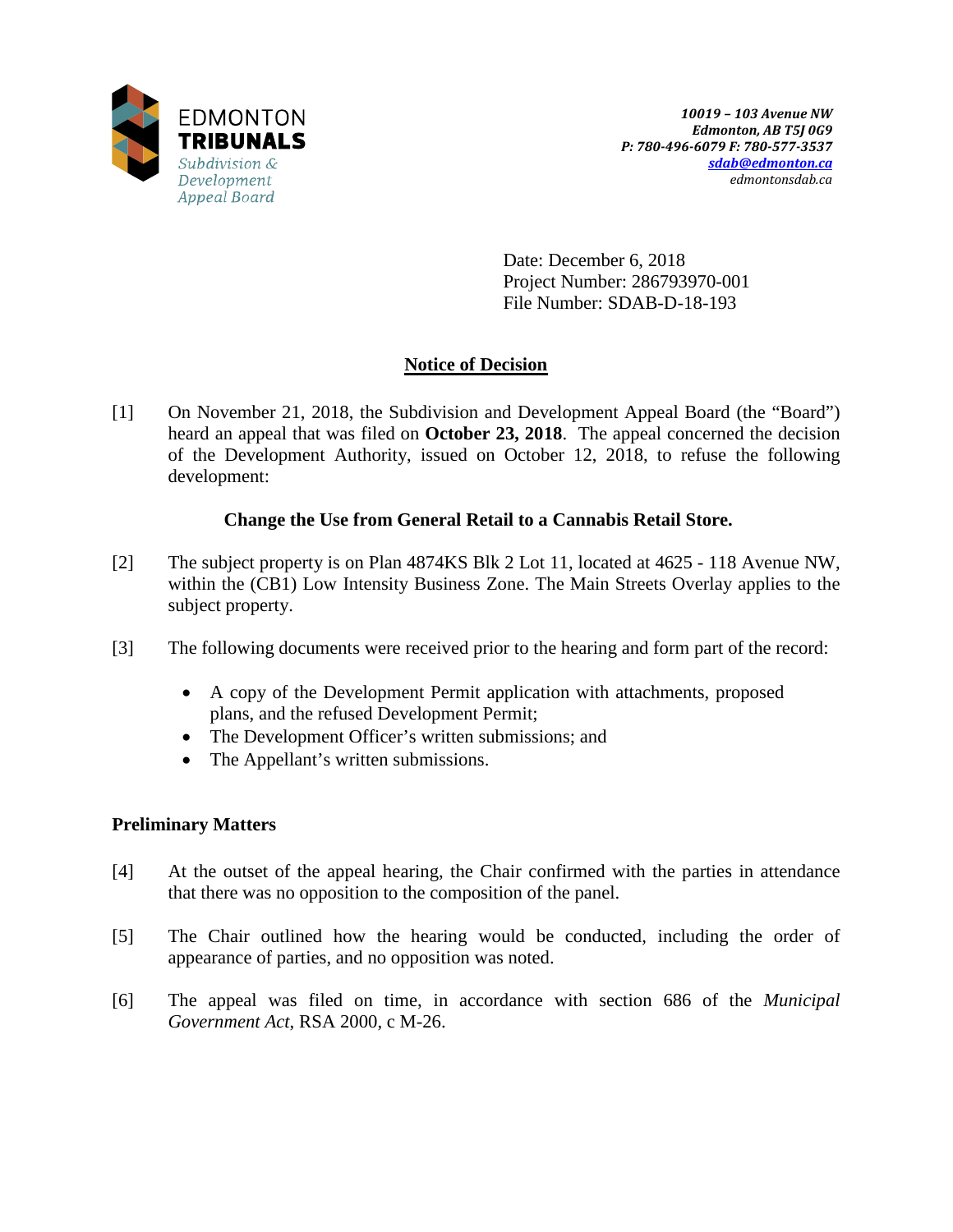## **Summary of Hearing**

- *i) Position of the Appellant, Mr. F. Kauser, representing 2101242 Alberta Inc. and Ms. K. Becker Brookes, Reynolds Mirth Richards & Farmer LLP:*
- [7] The proposed development is located at  $4625 118$  Avenue, in a dense commercial area that borders on residential development located north of 118 Avenue.
- [8] A review of the submitted photographs illustrated the location of the proposed Cannabis Retail Sales Use, adjacent to a Pharmacy. A lease has been signed with the owner of the Pharmacy who is the landlord.
- [9] The subject site is located in the (CB1) Low Intensity Business Zone and Cannabis Retail Sales is a Permitted Use. The proposed development was refused by the Development Authority because it does not comply with the minimum required 200 metre separation distance from an approved Cannabis Retail Sales location at 4512 – 118 Avenue, which is located 156 metres away.
- [10] In all other respects, the proposed development complies with all of the other regulations contained in the *Edmonton Zoning Bylaw*, including separation distances from sensitive Uses.
- [11] Further, the proposed Cannabis Retail Sales Use complies with all setback requirements from sensitive uses established in the provincial regulations.
- [12] Ms. Becker Brookes submitted that pursuant to section 70(1)(b) of the *Edmonton Zoning Bylaw* the Development Officer cannot grant a variance to reduce the separation distance by more than 20 metres. In this case the requested variance is minor (22 percent). The variance power of the Development Officer is more limited than the broader variance power provided to the Board in section 687 of the *Municipal Government Act*.
- [13] Elements of the variance test are relatively subjective and the Board requires relevant and reliable evidence in order to determine that the proposed development will not unduly interfere with the amenities of the neighbourhood or materially interfere with or affect the use, enjoyment or value of neighbouring parcels of land.
- [14] The test for the requested variance has been met because no reliable evidence has been provided that would cause the Board to conclude that the variance would have an incremental impact, anticipated or speculated, with respect to allowing a Cannabis Retail Sales Use less than 200 metres away from another Cannabis Retail Sales Use.
- [15] The Court of Appeal has provided some direction in *Thomas v Edmonton (City)*, 2016 ABCA 57 in that development regulations have to be balanced and that it is appropriate to use discretion to grant variances under certain circumstances.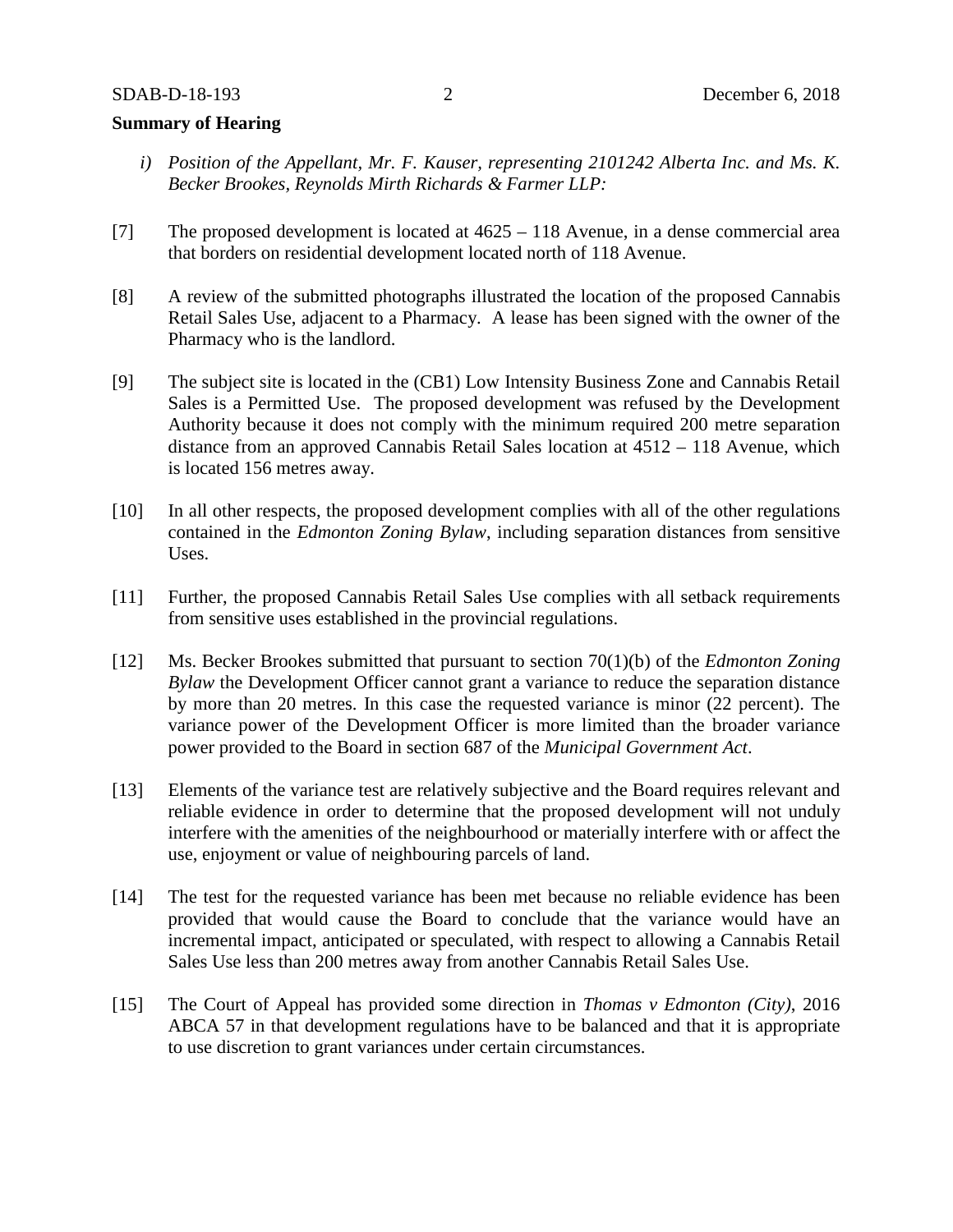- [16] The separation distances contained in the *Edmonton Zoning Bylaw* were premised on public engagement, stakeholder workshops, online feedback, the public hearing and Council debate. Despite the concerns raised in various settings, it is acknowledged by the City that the land use impacts of the Cannabis Retail Sales Use are not yet known and key differences exist from Minor/Major Alcohol Sales.
- [17] Presumably the separation distance requirement between Cannabis Retail Sales locations are aimed at preventing the clustering in main commercial areas to manage such negative impacts as increased crime and traffic.
- [18] However, no studies or reports establishing a link between Cannabis Retail Stores and these purported negative impacts could be located to support the information that was presented to Council and informed their decision to include separation distances between Cannabis Retail Sales locations.
- [19] Ms. Becker Brookes noted that some municipalities have not imposed any separation distance requirements between Cannabis Retail Sales locations based on the conclusion that there were no planning nuisances to be addressed. The separation distance requirements established by other municipalities vary between 150 and 300 metres. The proposed 156 metre setback is well within the range that is considered acceptable by those municipalities.
- [20] Mr. Kauser provided an overview of the site and the proposed location. He has been in discussions with the AGLC for several months. An inspection of the site has been completed and the only outstanding matter is the construction of a secure storage room for products in the basement. He is currently waiting for a contractor to complete the construction.
- [21] It is his hope that the store will be ready to open within one month.
- [22] He noted that there is a "For Lease" sign in the window of the previously approved Cannabis Retail Sales store and that this location is not included on the list of approved businesses on the AGLC website. This leads him to believe that although that location has received a development permit from the City it has not yet received provincial approval.
- [23] He noted that the site that has received a development permit is located close to a liquor store.
- [24] Ms. Becker Brookes referenced photographs of the subject site to illustrate the nature of the surrounding businesses and street views along 118 Avenue. There is some high density residential housing located across the rear lane and a walk up apartment building located immediately west of the subject site. JL Pharmacy is located in the other half of the existing building.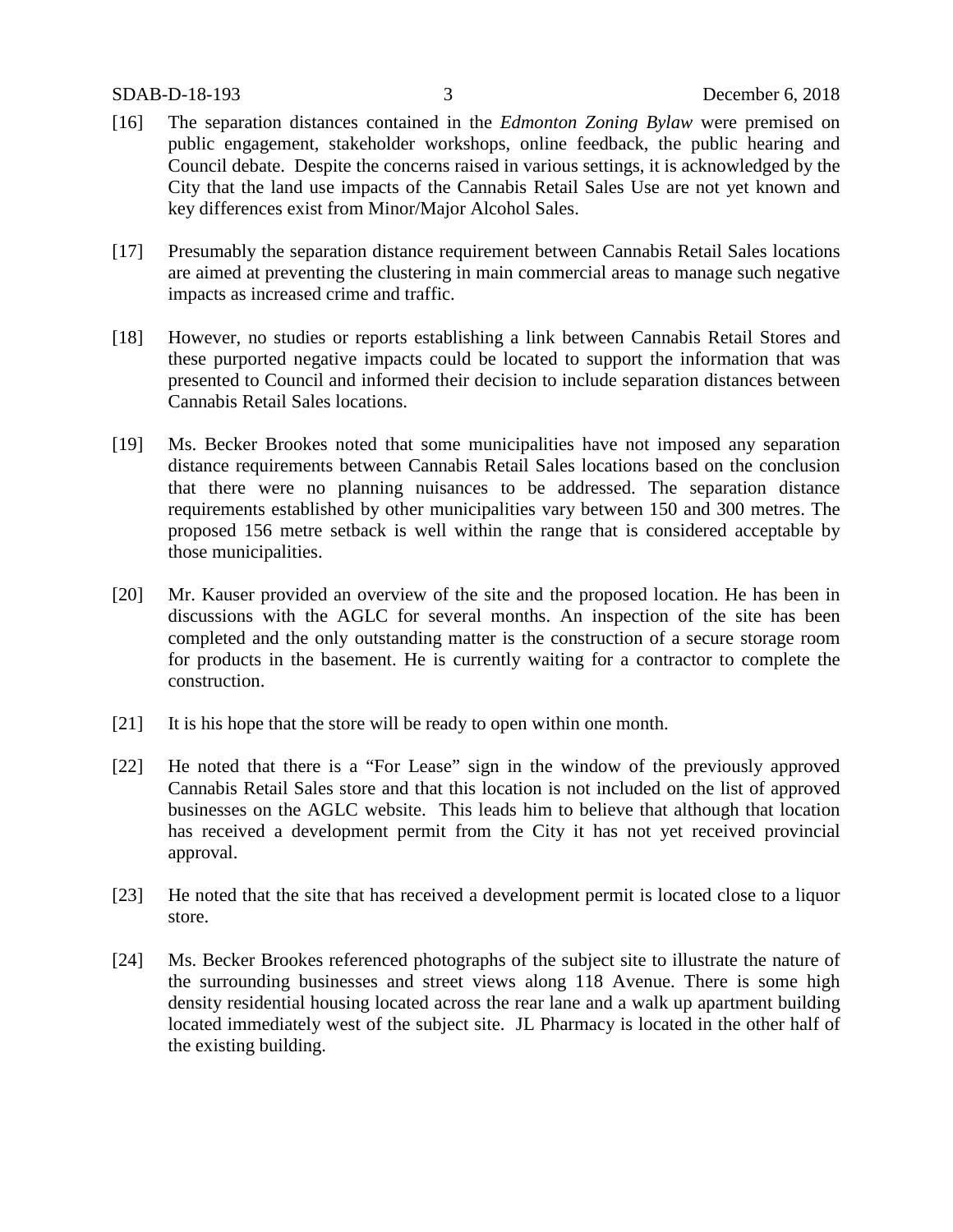- [25] A photograph of the approved Cannabis Retail Store located in a two storey building with commercial uses on the ground level and residential housing above was referenced. This is a popular development style in this neighbourhood.
- [26] A Google map was referenced to illustrate that the proposed site and the previously approved site are located almost one block apart, the approved site is located on the north side of 118 Avenue and the proposed site is on the south side of 118 Avenue. There is a diverse mix of businesses located along 118 Avenue with higher density residential housing located north and south of 118 Avenue.
- [27] Ms. Becker Brookes submitted that approving the proposed Cannabis Retail Sales Use within 156 metres of another approved Cannabis Retail Sales Use will not unduly interfere with the amenities of the neighbourhood or affect the use, enjoyment or value of neighbouring parcels of land for the following reasons:
	- a) There is more flexibility in Edmonton for public consumption of cannabis than liquor, meaning people are not required to drive home to consume it;
	- b) The area is close to relatively dense residential development, meaning many customers will walk instead of drive;
	- c) The next nearest Cannabis Retail Store locations are a significant drive;
	- d) The stores remain almost a block apart and are on different sides of the avenue;
	- e) The majority of uses along 118 Avenue are not particularly sensitive uses and are either reasonably compatible with a Cannabis Retail Store or would be closed in the evenings when the store would be busiest; and
	- f) One month into legalization, the anticipated negative impacts have not come to fruition.
- [28] Ms. Becker Brookes believed that the requested variance is minor in nature and that this factor must be taken into consideration together with strict provincial licensing requirements for Cannabis Retail Stores.
- [29] Provincial licensing requirements are very stringent and aimed at reducing the potential negative impacts of Cannabis Retail Sales, such as increased crime, loitering and the encouragement of cannabis use. Provincial enforcement will be much more stringent than municipal enforcement.
- [30] Further, it is not yet known if the nearest location has received a provincial licence, while the proposed development is close to completing the provincial approval process. A development permit is still required. There is a real possibility that a Cannabis Retail Store could receive a development permit from the City but not receive a provincial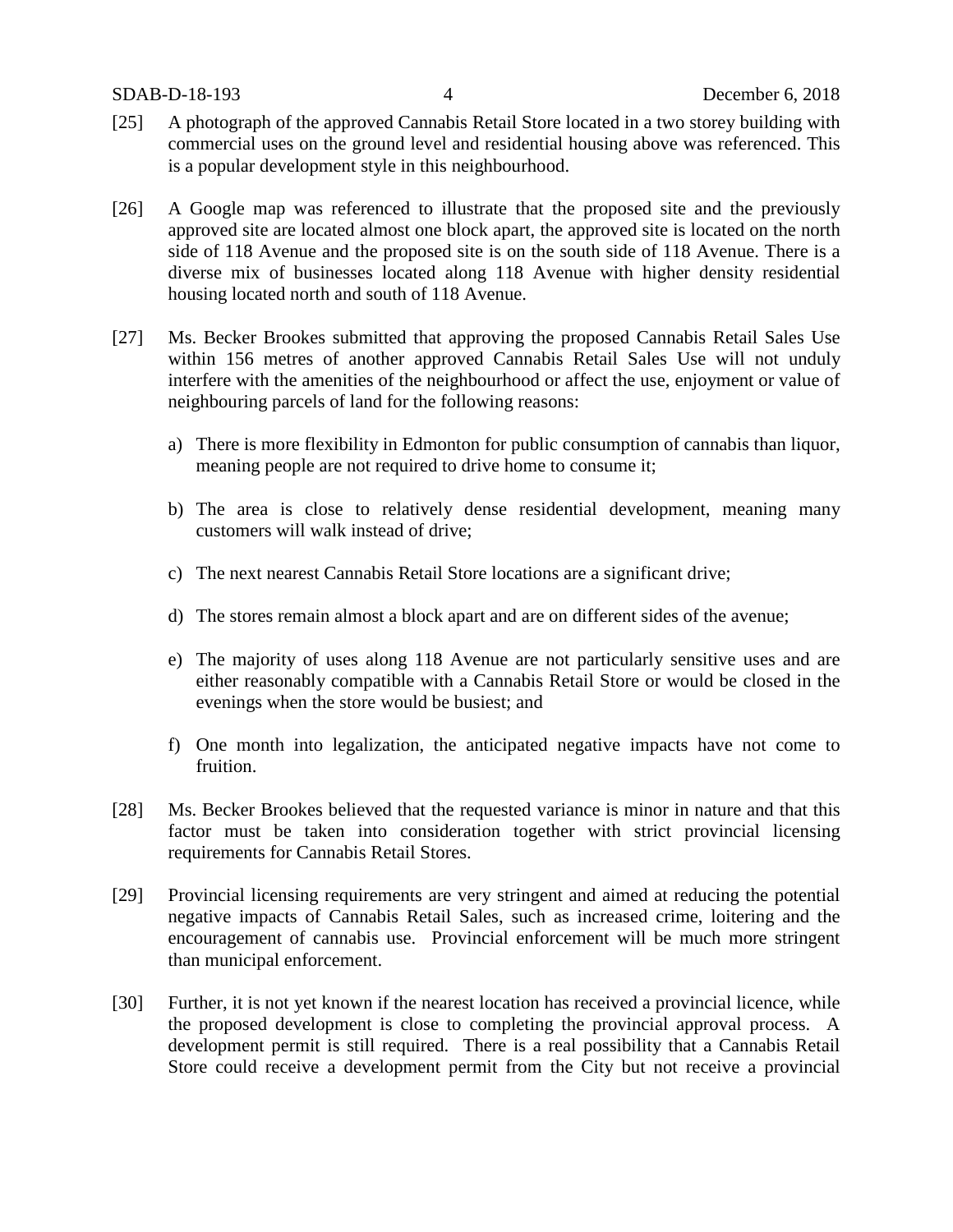SDAB-D-18-193 5 December 6, 2018

licence which would create a 200 metre dead zone and cause other applications to be put on hold, which is what is occurring in the present circumstance.

- [31] It is not realistic to conclude that having two Cannabis Retail Stores that are 156 metres apart instead of 200 metres apart will in any way increase or exacerbate the impacts, if those impacts ever come to fruition.
- [32] No relevant or reliable evidence has been provided to the Board that having two Cannabis Retail Store locations within 156 metres of each other will, in any way, interfere with the amenities of the neighbourhood or affect the use, enjoyment or value of neighbouring parcels of land. It is also noted that despite notice being provided to owners who reside within 60 metres of the subject site, no one appeared or provided any evidence in opposition to the proposed development.
- [33] If the Board concludes on the evidence provided that the proposed development will not unduly interfere with the amenities of the neighbourhood or materially interfere with or affect the use, enjoyment or value of neighbouring parcels of land, the variance should be granted because the proposed development complies with all of the development regulations contained in the *Edmonton Zoning Bylaw*.
- [34] Professor F. Laux addressed this issue in *Planning Law and Practices in Alberta*, and states at p. 10-53:

That said, it is nonetheless doubtful that a request for a variance relative to a permitted use, which otherwise complies with the land use bylaw and is found by the Board to meet the requirement of the subsection, can be rejected.

- [35] The requested variance is minor and no evidence has been provided that the 22 percent variance will change the anticipated impacts of having two Cannabis Retail Stores located 156 metres apart instead of 200 metres apart.
- [36] Ms. Becker Brookes and Mr. Kauser provided the following information in response to questions from the Board:
	- a) The proposed development will be located in the east half of an existing commercial building.
	- b) Although the existing Cannabis Retail Sales Use received a development permit from the Board, it may not have been approved by the AGLC. It is not included on the list of approved permits available on the AGLC website and a "For Lease" sign has been placed in the window of the building. Because the development permit will run with the land another Applicant could take over that development permit.
	- c) It was acknowledged that separation distances between Cannabis Retail Sales Uses vary between 150 and 300 metres in other jurisdictions. However, the advantage of reviewing these distances is that these areas in the United States have had the legalization of cannabis in place for some time and they have determined the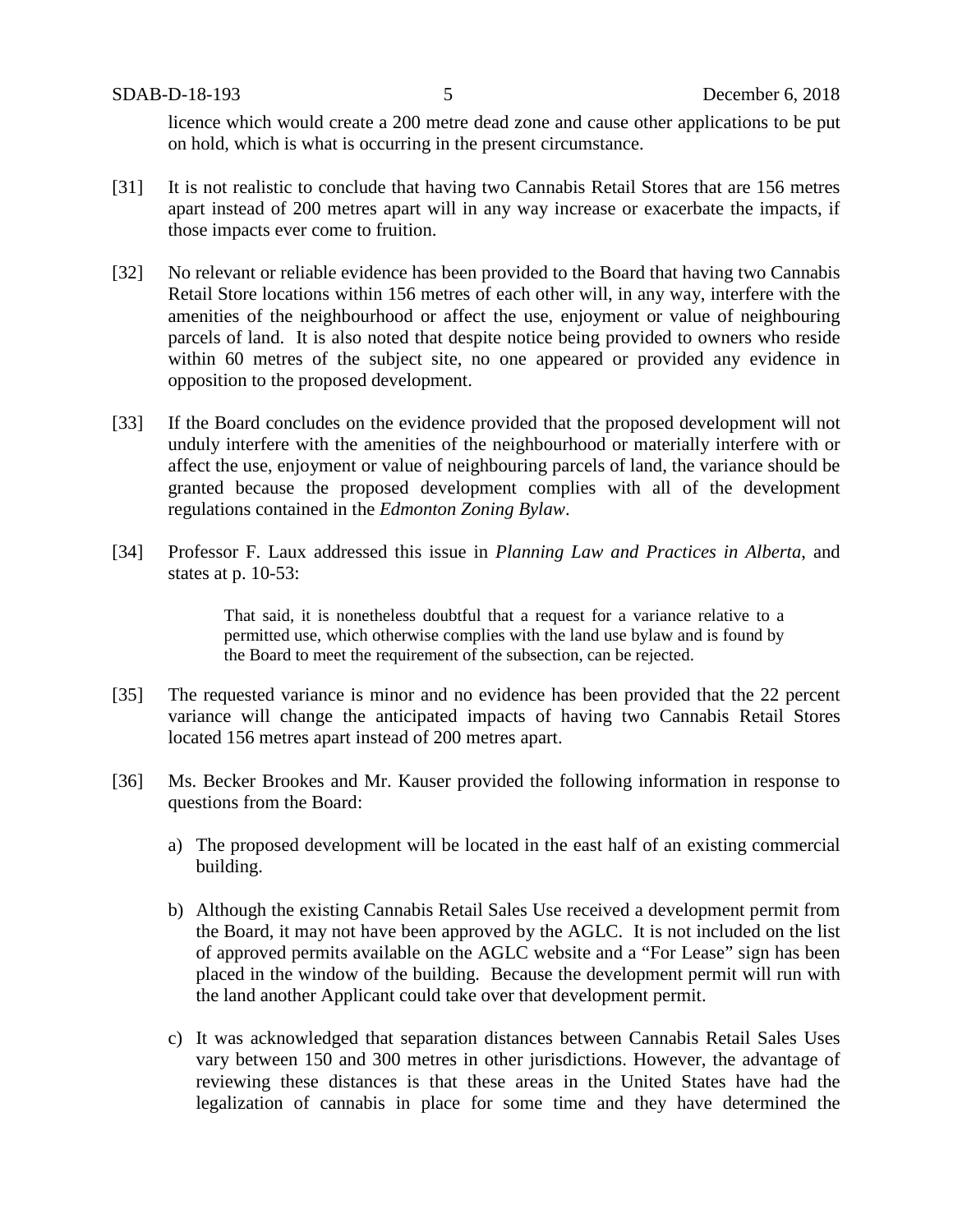minimum required separation distance based on experience rather than just simply picking a distance. It was noted that Seattle and Boulder both have a separation distance of 150 metres. There is a range of separation distances but 150 metres is not outside of the acceptable distance for municipalities that have decided to impose a separation distance. Many municipalities have not imposed any separation distance. So why would varying the separation distance result in planning implications in Edmonton that have not occurred in other municipalities.

- d) It was acknowledged that the required 22 percent variance is much greater than the 10 percent that is allowed to be varied by the Development Authority. However, the intention of section 687 of the *Municipal Government Act* is to provide the Board with a much more flexible variance power than is provided to the Development Authority.
- e) The 200 metre separation distance was established as a result of public consultation but public consultation and feedback from individuals regarding what they think the separation distances should be does not necessarily mean that there is a valid planning reason to require separation distances. Individuals from many municipalities said that they did not want Cannabis Retail Sales in their community. That does not mean that a Cannabis Retail Sales Use from a planning perspective is inappropriate without considering the actual impacts on neighbouring uses of land. Public consultation led to the imposition of separation distances but there is an absence of planning expertise regarding the negative impacts from a planning perspective of allowing Cannabis Retail Sales Uses within a certain distance of each other. The City acknowledged that there is a difference between Minor and Major Alcohol Sales Uses and a Cannabis Retail Sales Use because of the consumption aspect.
- f) It was her opinion that the proposed development does not create clustering. Much like liquor stores, Cannabis Retail Stores will offer different products, different levels of service, and a variety of services to residents which from a planning perspective should be encouraged. Even though the incremental difference is 22 percent, the sites are approximately one block apart which is what the 200 metre distance was established to accomplish. The sites are located on different sides of the avenue. The Applicant intends to have a higher end store as illustrated in the renderings that have been submitted.
- g) Traffic and parking will not be impacted. This is an area of the city that is familiar with more challenging uses. Provincial licensing requirements are extensive and address any concerns regarding security and crime prevention. It was noted that the provincial regulations do not include a minimum separation distance between two Cannabis Retail Stores.
- h) The proposed development is a Permitted Use at this location. Therefore, the incremental impacts of reducing the separation distance have to be considered. The site is located in a commercial area on a pedestrian heavy street surrounded by residential housing. The impacts of having two Cannabis Retail Stores located within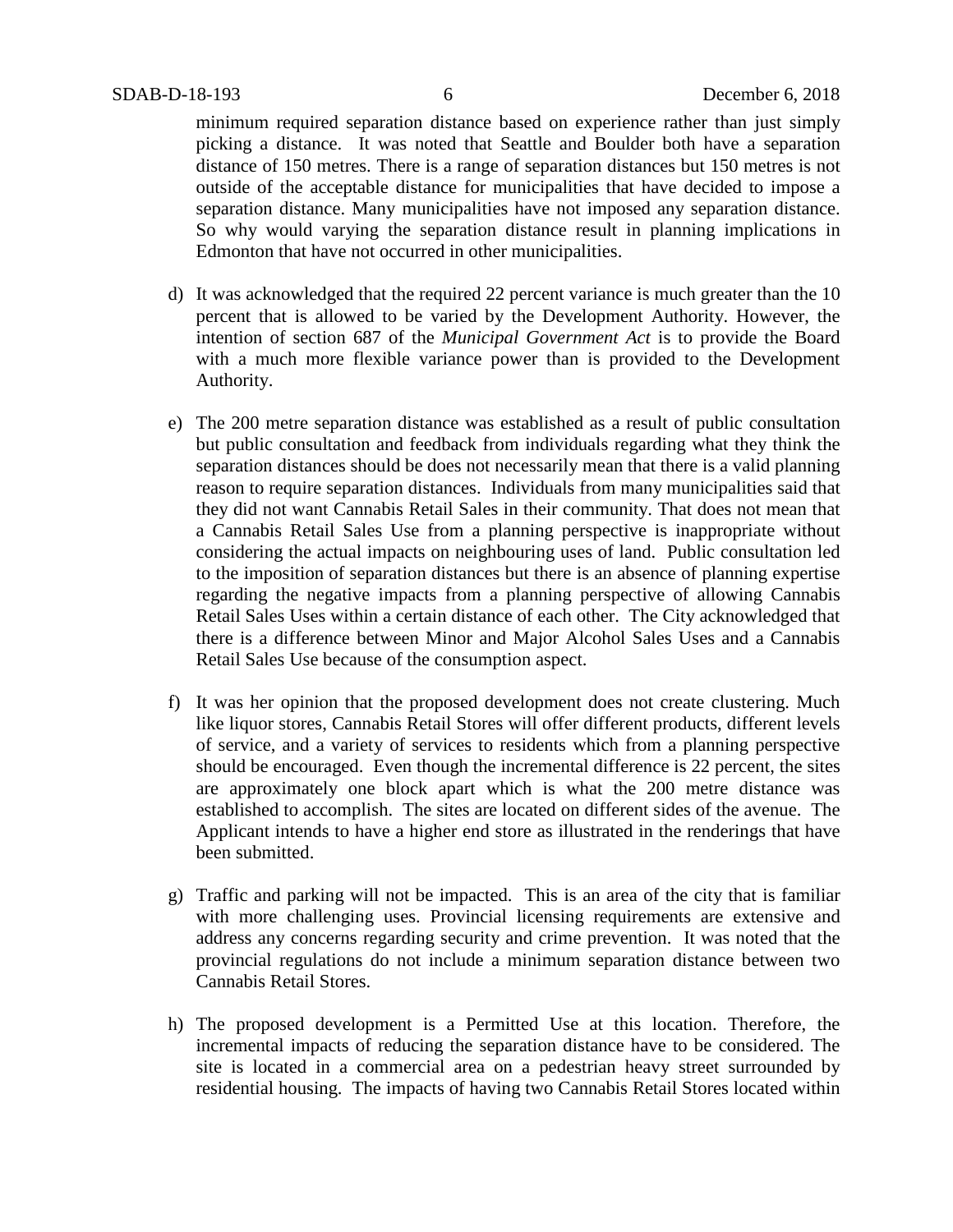one block of each other in this location, as part of a long corridor of commercial uses, are much less than they would be if they were located in a commercial node in the centre of a neighbourhood. There are a large variety of uses in this area and none of them are particularly sensitive as far as the impacts of Cannabis Retail Sales.

- i) It was her opinion that no evidence has been provided from a planning perspective to support the imposition of this development regulation. Personal opinions have been provided through public consultation. She was unable to find anything more concrete to demonstrate known true planning impacts that would support the imposition of the minimum required separation distance.
- j) The onus is on the Appellant to convince the Board that there will not be any material impact on neighbouring uses of land. In this case evidence has been provided that meets the test of the Board. Therefore, the Board has to weigh that evidence against evidence brought from the Development Authority that the test was not met. It was her opinion that there is a void of evidence from the Development Authority that the test was not met and it would be an error for the Board to find in that favour when there is no evidence to support a decision to deny this appeal.
- k) Mr. Kauser indicated that the traffic flow would be improved because the two stores will be located on different sides of 118 Avenue. Alcohol and cannabis cannot be compared. Cannabis use may reduce opioid use and improve the area. The development of a higher end store could create more employment and improve the neighbourhood.
- l) The proposed parking complies with both provincial and municipal regulations.

## *ii) Position of the Development Officer, Mr. I. Welch and Mr. S. Chow:*

- [37] Because Cannabis Retail Sales is such a new Use Class it is difficult to create an evidence base. However, Council was well within its right to establish development regulations including separation distance requirements based on the public perspectives and concerns that were provided through the extensive consultation process.
- [38] They are aware of several instances where approved development permits for Cannabis Retail Sales have changed hands suggesting that this too could happen with the currently permitted Cannabis Sales Use location across the street from the proposed development before the Board.
- [39] Approving the proposed development could result in clustering because there are several store fronts in this area offering the same type of adult services which could result in other businesses not wanting to operate in the area resulting in a decrease in the mix of services provided.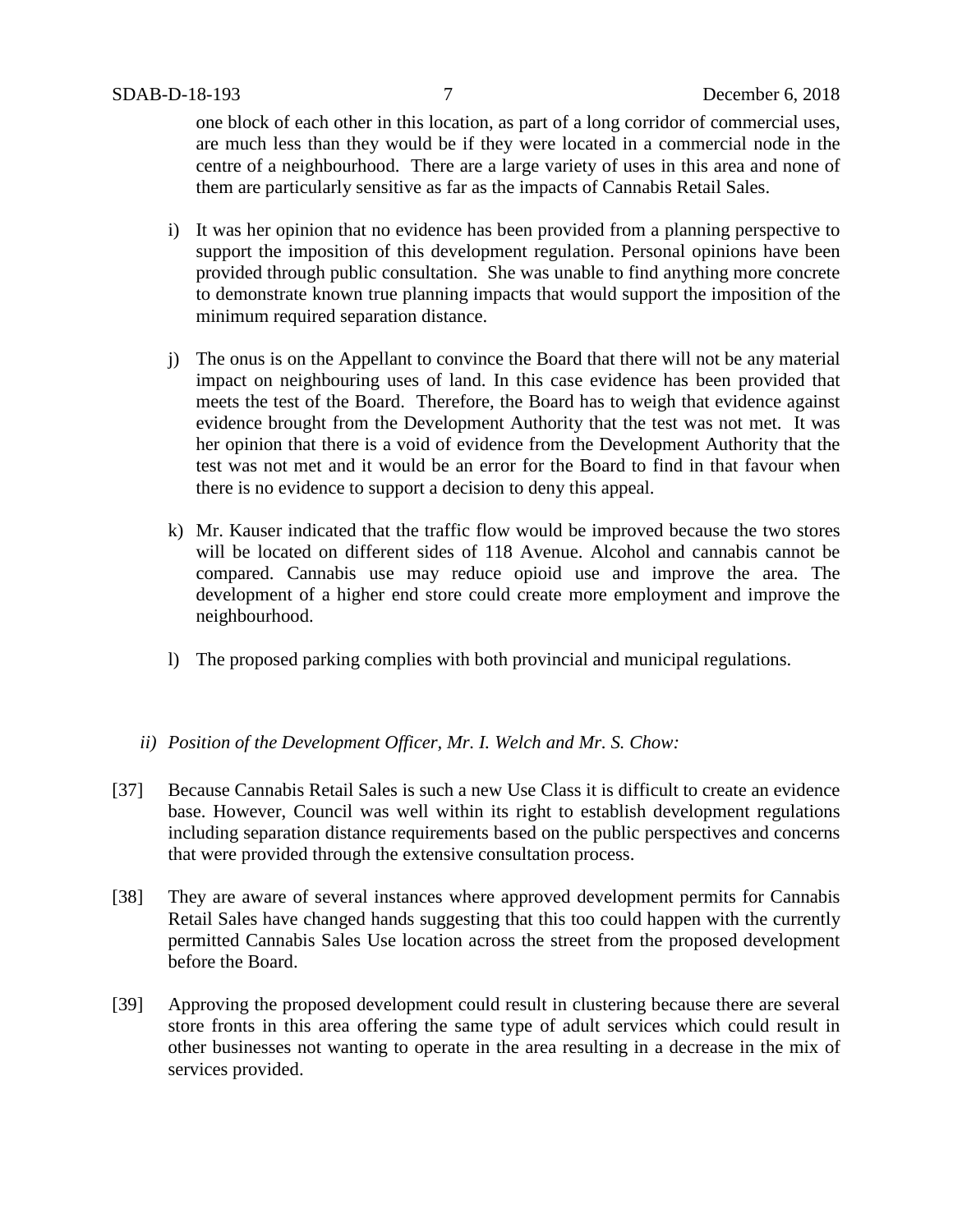- [40] A required variance that is larger than 10 percent creates concern.
- [41] The subject site is located in the Main Streets Overlay. The General Purpose of the Overlay, section 819.1 of the *Edmonton Zoning Bylaw* states that "the purpose of this Overlay is to encourage and strengthen the pedestrian-oriented character of Edmonton's main street commercial areas that are located in proximity to residential and transitoriented areas, by providing visual interest, transparent storefront displays, and amenities for pedestrians". However, the need to fill up store fronts has to be balanced by the need to avoid clustering which is a balancing act.
- [42] This portion of 118 Avenue has a reputation and has experienced problems in the past. Development regulations have been established for surrounding sensitive Uses. It was conceded that a Cannabis Retail Sales Use is a Permitted Use at this location, but it is limited by conditions that the Applicant should meet especially in a neighbourhood where there are a number of sensitive Uses.
- [43] It could not be confirmed whether or not on street parking is allowed along 118 Avenue or if it is a bus route.

#### *vi) Rebuttal of the Appellant*

- [44] It was Ms. Becker Brookes' opinion that, given the nature of this commercial area, allowing the proposed Cannabis Retail Sales Use to be located one block away from another Cannabis Retail Sales Use will not discourage or prohibit other businesses from locating in this area. Diversity in planning is a good planning goal.
- [45] Because Cannabis Retail Sales Uses are coming on-line in a short period of time, the proposed separation distance of 156 metres is not significant. The owner of JL Pharmacy supports the proposed the development because it is complimentary to his business.
- [46] In this case, there is a relatively significant distance between the two locations because they are located on different blocks on opposite sides of 118 Avenue. Clustering occurs when a number of Uses are approved that prevent the development of a vital commercial area. However, granting this variance will not have an impact on the vitality of commercial development in this area.

### **Decision**

[47] The appeal is **DENIED** and the decision of the Development Authority is **CONFIRMED**. The development is **REFUSED.**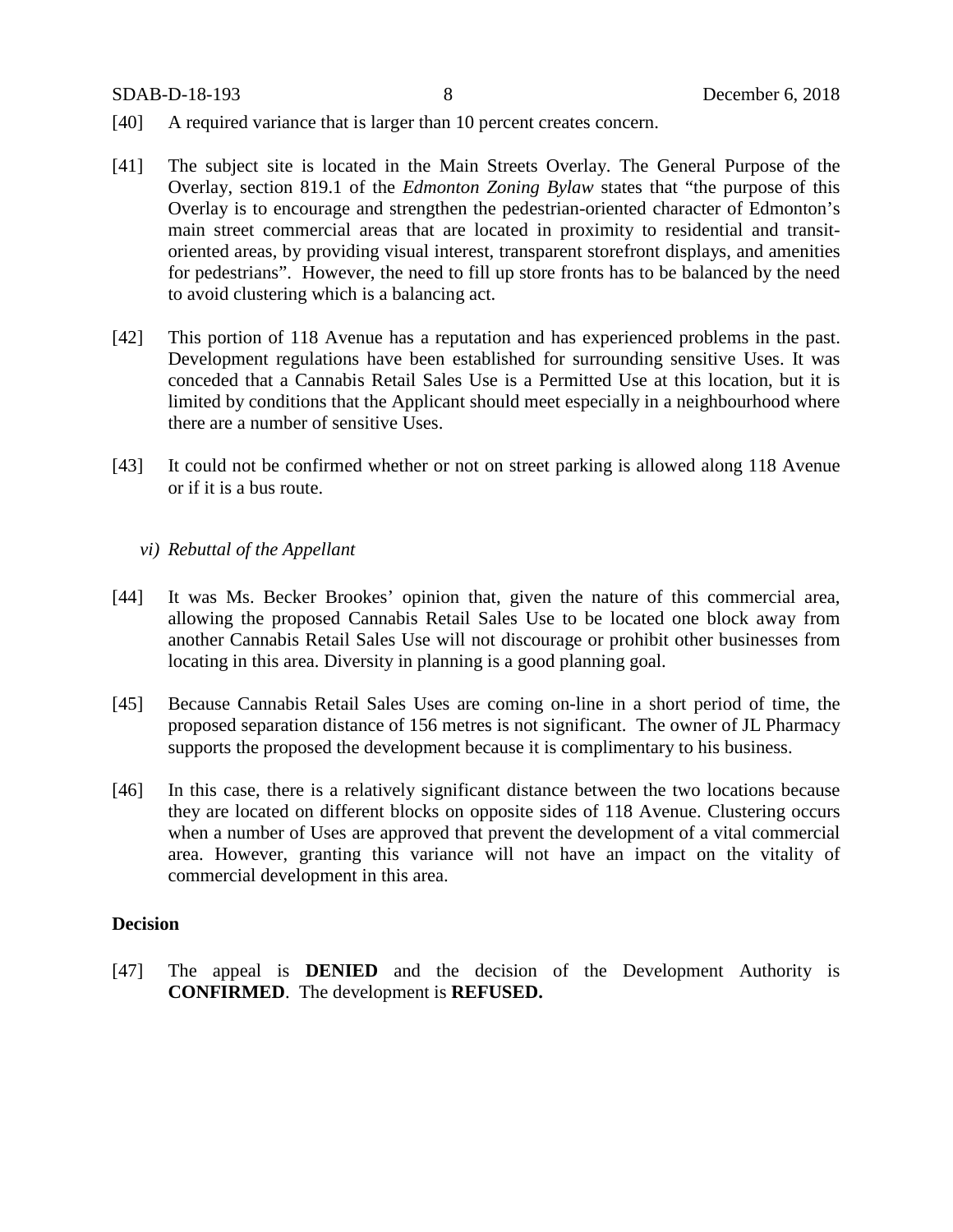#### **Reasons for Decision**

- [48] A Cannabis Retail Sales Use is a Permitted Use in the (CB1) Low Intensity Business Zone, pursuant to section 330.2(3) of the *Edmonton Zoning Bylaw*.
- [49] The proposed development complies with all of the development regulations except section 70(1) which states:

Any Cannabis Retail Sales shall not be located less than 200 metres from any other Cannabis Retail Sales. For the purposes of this subsection only:

- a. The 200 metres separation distance shall be measured from the closest point of the Cannabis Retail Sales Use to the closest point of any other approved Cannabis Retail Sales Use.
- b. The Development Officer shall not grant a variance to reduce the separation distance by more than 20 metres in compliance with Section 11.
- [50] The Board has not granted the variance for the following reasons:
	- a) The minimum separation distance requirements contained in section 70(1) of the *Edmonton Zoning Bylaw,* to regulate the distance between Cannabis Retail Sales has been established for several reasons. Firstly, to foster a diversity of commercial and retail Uses in a given neighbourhood and secondly to prevent the clustering of Uses which have the potential, when located too close together to cause a magnification of potential deleterious effects.
	- b) Council established a 200 metre separation distance between Cannabis Retail Sales when section 70(1)(a) of the *Edmonton Zoning Bylaw* was adopted and limited the variance power of the Development Officer, pursuant to section  $70(1)(b)$  so that they were not allowed to grant a variance to reduce the separation distance by more than 20 metres.
	- c) However, the Board has the authority to vary or waive this requirement if it finds pursuant to section 687(3)(d) of the *Municipal Government Act* which states:

In determining an appeal, the subdivision and development appeal board may make an order or decision or issue or confirm the issue of a development permit even though the proposed development does not comply with the land use bylaw if, in its opinion,

- (i) the proposed development would not
	- (A) unduly interfere with the amenities of the neighbourhood, or
	- (B) materially interfere with or affect the use, enjoyment or value of neighbouring parcels of land,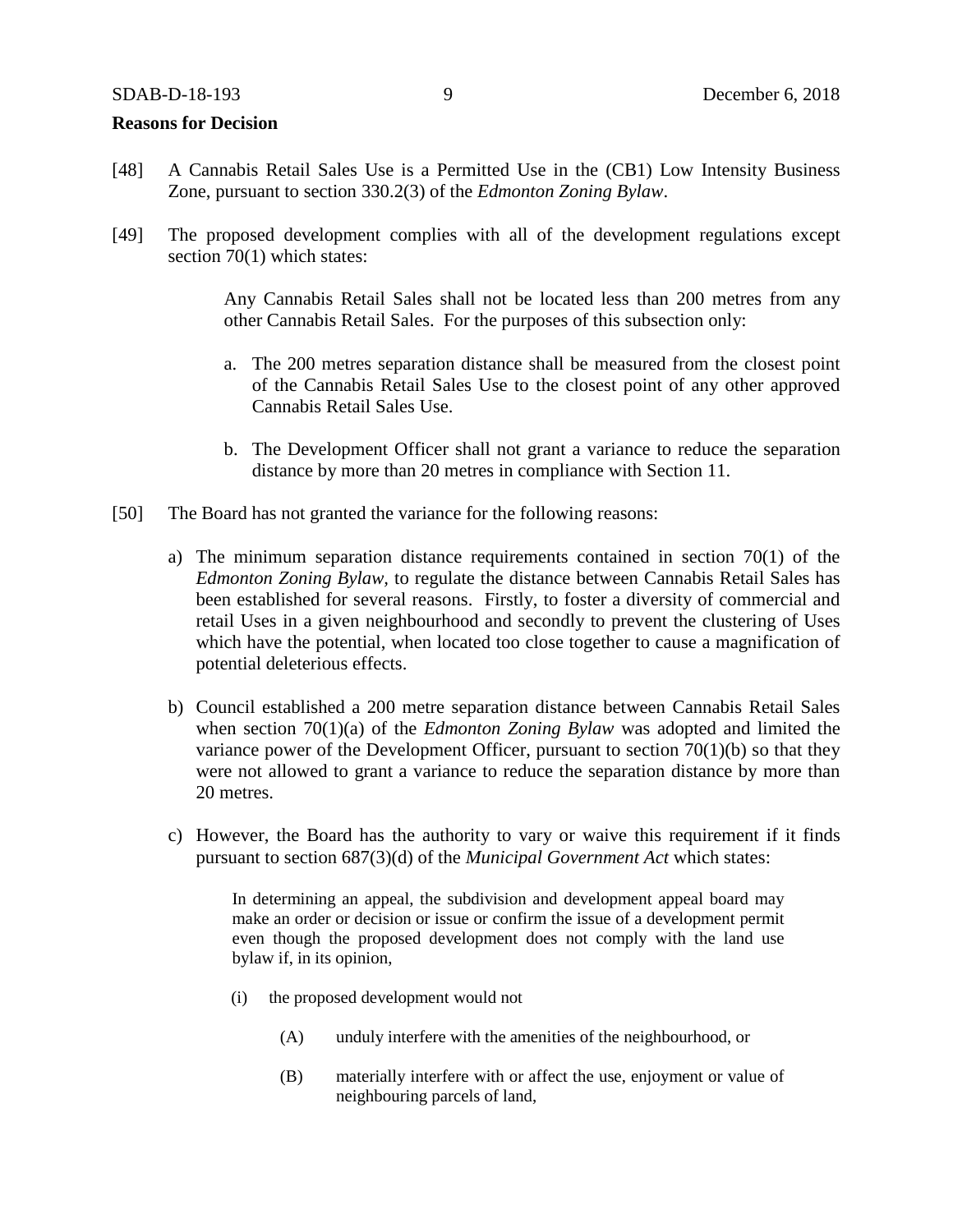and

- (ii) the proposed development conforms with the use prescribed for that land or building in the land use bylaw.
- d) More recently in *Thomas v Edmonton (City)*, 2016 ABCA 57, the Court of Appeal commented more generally upon the power of the Board to vary development regulations. Paragraph [29] states:

What then is the rationale for this exception? Statutory plans and land use bylaws set out general development standards that are common to all lands in a specific area. These standards are typically defined with precision so that everyone understands what a particular site can be used for, and what can be constructed thereon. But as with all line-drawing, it is recognized that there will be cases in which a strict application of the set standards could lead to an unreasonable result. To relieve against hardship, the Legislature has conferred on subdivision and development appeal boards the authority to relax – that is vary, dispense with or waive – development standards in the applicable land use bylaw providing certain conditions as set out in s 687(3)(d) are met.

- e) In this case, the Board identified the following concerns regarding the requested variance:
	- i.) The two Cannabis Retail Sales Use sites are only 156 metres apart.
	- ii.) Both Sites are located along a pedestrian friendly corridor which makes it easy for an individual to travel from one store to the other.
	- iii.) The Cannabis Retail Sales stores are not separated by any large infrastructure or natural impediments to either pedestrian or vehicular traffic.
	- iv.) The Cannabis Retail Sales stores are linearly connected by 118 Avenue and are visible to each other.
	- v.) The Board is concerned that granting the required variance could lead to a reduction in the diversity of businesses along this portion of 118 Avenue.
	- vi.) Based on information provided in the written submission of the Development Officer, the Board notes that fewer restrictions have been placed on the public consumption of cannabis than on the public consumption of alcohol. Therefore, the Board finds that maintaining the minimum required separation distance of 200 metres between Cannabis Retail Sales locations may reduce the concentration of the public consumption of cannabis along this portion of 118 Avenue.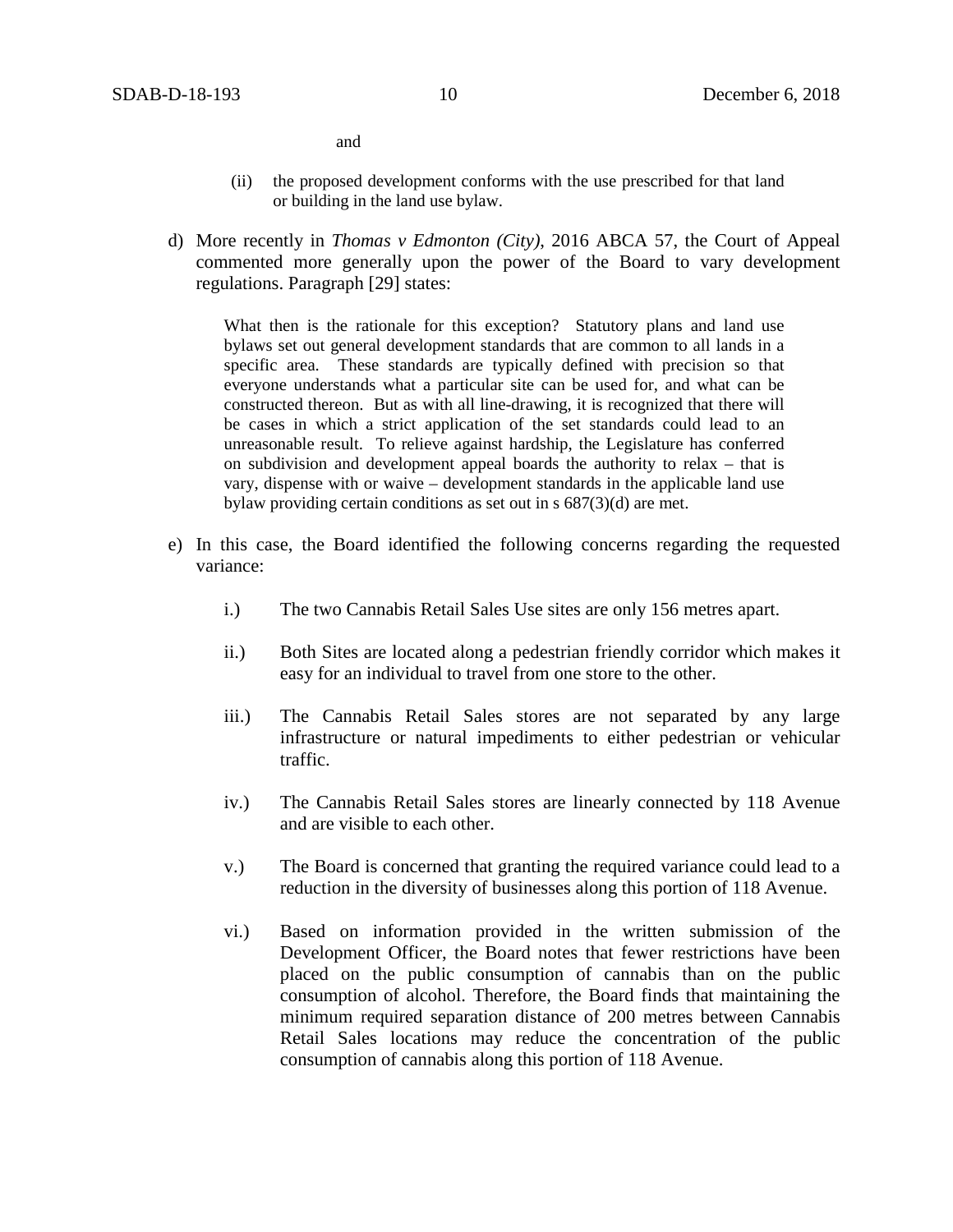- vii.) The Board further notes that the subject Site is surrounded by residential housing zones, specifically an (RA7) High Rise Apartment Zone to the west and an (RF3) Small Scale Infill Development Zone to the south. Based on the close proximity of these residential uses to the subject Site, the Board is more resistant to waive the minimum 200 metre separation distance requirements pursuant to section 70(1) of the *Edmonton Zoning Bylaw*.
- [51] For all of the above noted reasons, the Board finds that the proposed development with the required variance, will unduly interfere with the amenities of the neighbourhood, and materially interfere with and affect the use, enjoyment and value of neighbouring parcels of land.
- [52] Therefore, this appeal is denied and the refusal of the Development Authority is upheld.

Mr. I. Wachowicz, Chair Subdivision and Development Appeal Board

Board Members in Attendance: Ms. P. Jones; Ms. S. McCartney; Mr. L. Pratt; Ms. K. Thind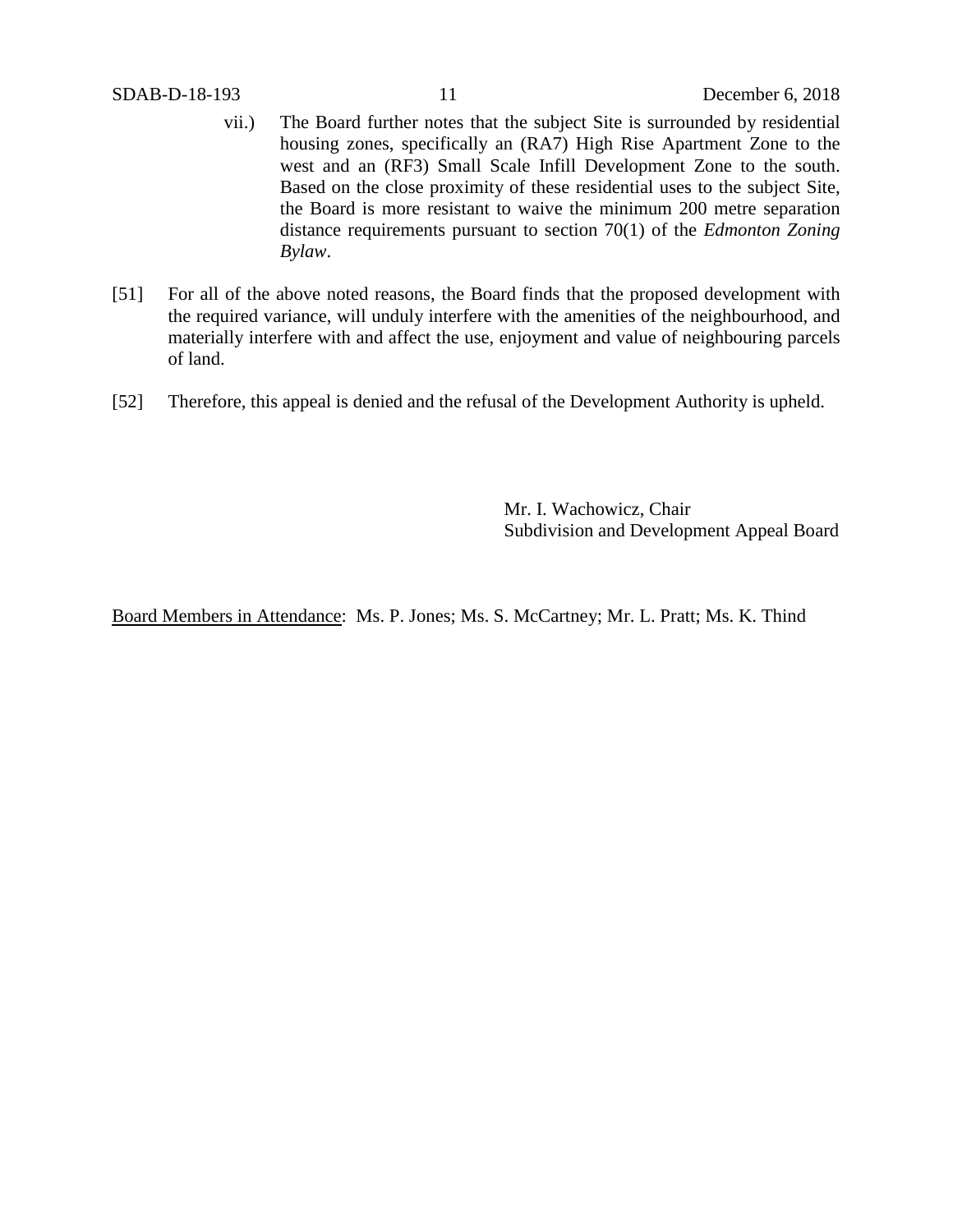# **Important Information for the Applicant/Appellant**

- 1. This decision may be appealed to the Alberta Court of Appeal on a question of law or jurisdiction under section 688 of the *Municipal Government Act*, RSA 2000, c M-26.
- 2. When a decision on a Development Permit application has been rendered by the Subdivision and Development Appeal Board, the enforcement of that decision is carried out by the Sustainable Development Department, located on the 2nd Floor, Edmonton Tower, 10111 – 104 Avenue NW, Edmonton, AB T5J 0J4.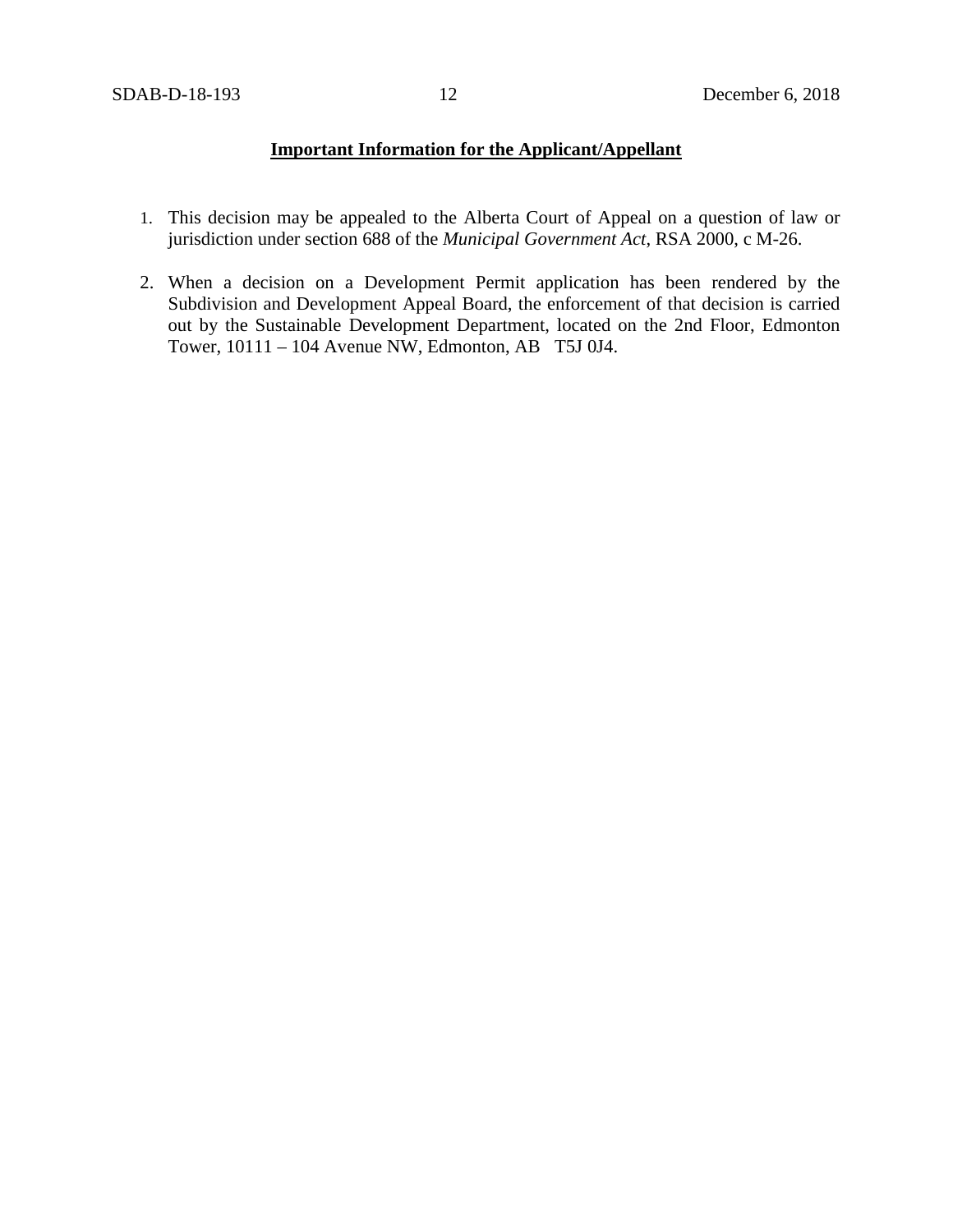

Date: December 6, 2018 Project Number: 287035734-001 File Number: SDAB-D-18-194

# **Notice of Decision**

[1] On November 21, 2018, the Subdivision and Development Appeal Board (the "Board") heard an appeal that was filed on **November 1, 2018**. The appeal concerned the decision of the Development Authority, issued on October 12, 2018, to refuse the following development:

## **Change the use from a General Retail Store to a Cannabis Retail Sales.**

- [2] The subject property is on Plan 3614NY Blk 63 Lot 24A, located at 11431 40 Avenue NW, within the (CSC) Shopping Centre Zone.
- [3] The following documents were received prior to the hearing and form part of the record:
	- A copy of the Development Permit application with attachments, proposed plans, and the refused Development Permit;
	- The Development Officer's written submissions and aerial map;
	- The Appellant's written submissions; and
	- Three on-line responses in opposition and one letter of opposition to the proposed development.

# **Preliminary Matters**

- [4] At the outset of the appeal hearing, the Chair confirmed with the parties in attendance that there was no opposition to the composition of the panel.
- [5] The Chair outlined how the hearing would be conducted, including the order of appearance of parties, and no opposition was noted.
- [6] The appeal was filed on time, in accordance with section 686 of the *Municipal Government Act*, RSA 2000, c M-26.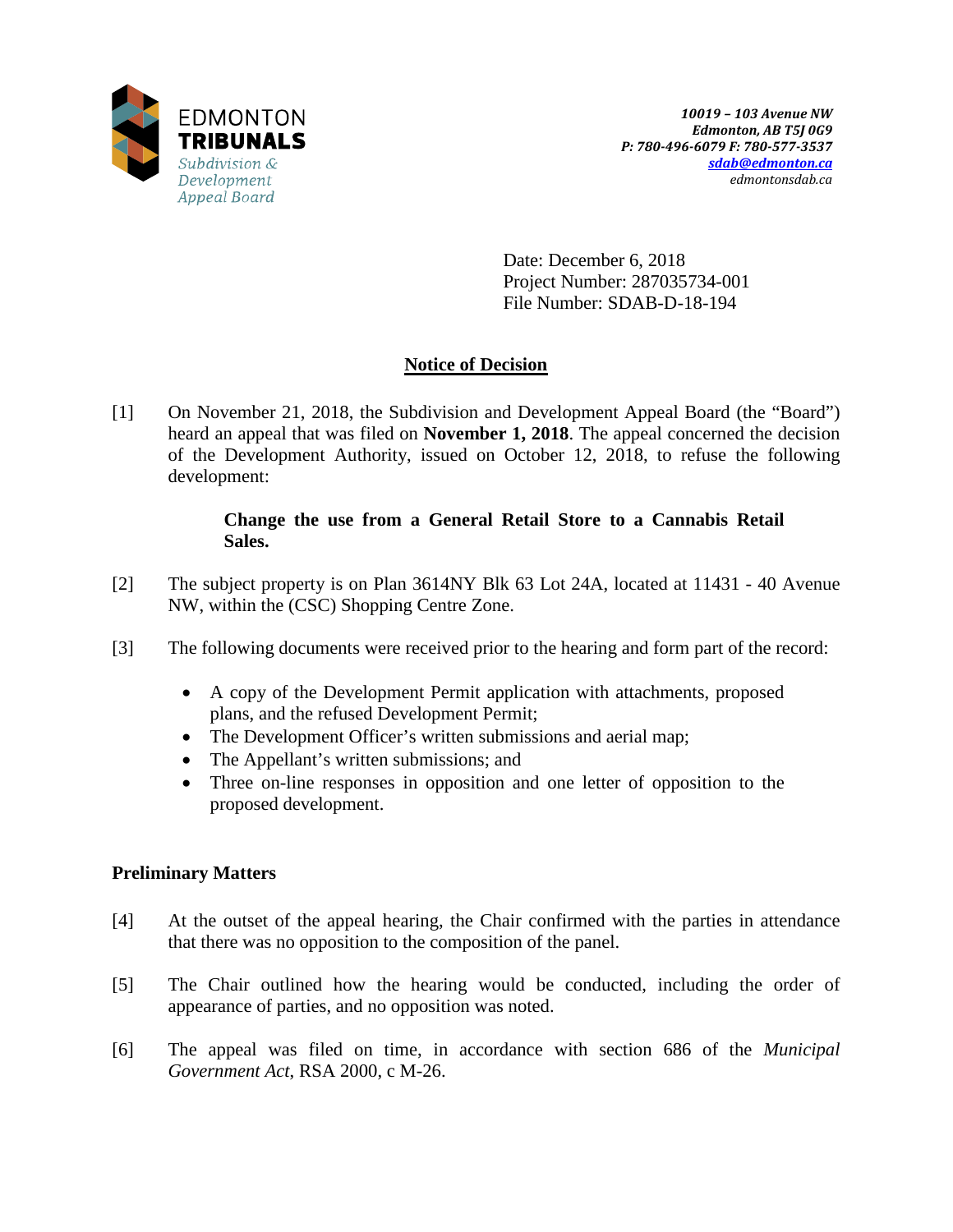#### **Summary of Hearing**

- *i) Position of the Appellant, 2114651 Alberta Ltd.*
- [7] Mr. Huckell of John S. Huckell Professional Corporation appeared on behalf of 2114651 Alberta Ltd. He was accompanied by his clients – Ms. D. Gray, Mr. M. Gray and Mr. T. Nyquvest of 2114651 Alberta Ltd.
- [8] The proposed development meets all of the provincial regulations but is not in compliance with the *Edmonton Zoning Bylaw* (the *Bylaw*).
- [9] The variance required for a setback from a school depends on which site you are measuring from. The definition of "Site" in the *Bylaw* is vague. If you measure from the site that includes the (east) adjacent property owner there is only a 19-metre separation distance between that site and the school site. If you measure from the school to his clients' site, there is a separation distance of approximately 153 metres "as the crow flies" and the walking distance is approximately 200 metres.
- [10] There are two separate parcels of land. The parcel his client owns contains three separate buildings. The other parcel has a different owner and his clients have no business dealings with the owner of the other parcel.
- [11] Section 687(3)(d) of the *Municipal Government Act* provides the Board the ability to vary *Bylaw* regulations if the proposed development would not unduly interfere with the amenities of the neighbourhood nor materially interfere with or affect the use, enjoyment or value of neighbouring parcels of land. There is an existing liquor store that is located closer to the school than the proposed development. The federal government has made cannabis a legal product that can be sold in a similar manner as liquor; therefore the proposed development would not affect the neighbouring properties or businesses in any way.
- [12] Alberta Court of Appeal decision *Newcastle Centre GP Ltd v. Edmonton (City),* 2014 ABCA 295 [*Newcastle*], directs that unless it can be shown that harm is being done to neighbouring properties the Board should be exercising discretion in favour of varying the City requirement. He referred to an SDAB decision (SDAB-D-18-171) released on November 8, 2018, that stated under paragraph [61]

….the Board notes that in *Newcastle*, the Court of Appeal ruled that it is an error for the Board to assume, without any evidence, that the *Bylaw* creates a presumption of harm to the public or that the Board cannot intervene and grant variances unless that presumption is rebutted by an applicant.

He submits that the Board should exercise its discretion knowing the provincial requirements have been met.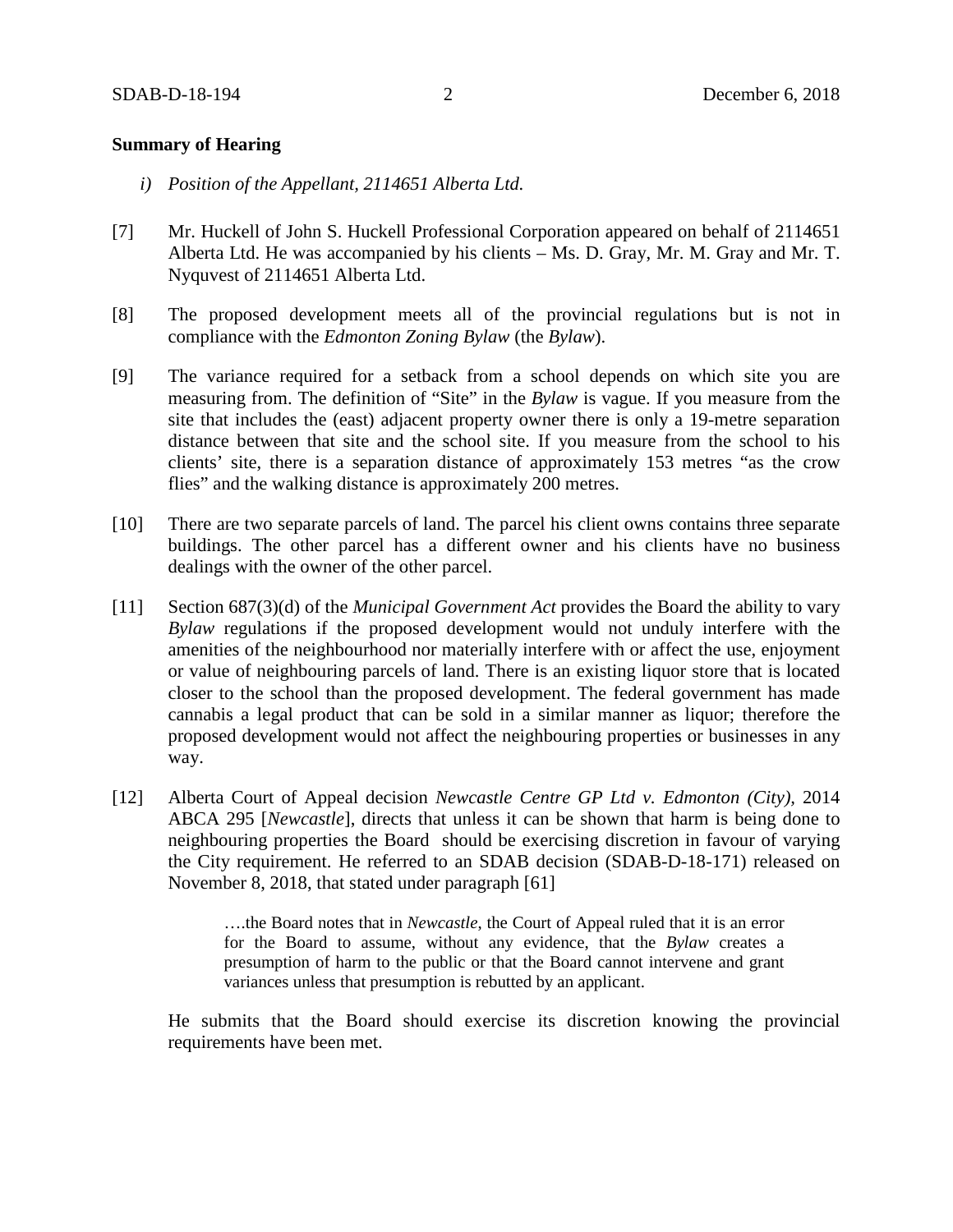- [13] Mr. Huckell provided the following responses to questions from the Board:
	- a) He confirmed that both separate parcels of land have the same cross-easement agreement registered on their respective titles that allow them to share a parking lot. There is no agreement in place regarding snow clearance and maintenance of the parking lots as each separate parcel owner looks after their own.
	- *ii) Position of the Development Officer, Mr. I. Welch*
- [14] Mr. Welch agreed that the definition of "Site" is very vague in the *Bylaw.*
- [15] The title for the specific sub-parcel that the Appellant owns is technically a portion of the larger lot. Under the land title the Appellant holds the rights to a portion of that lot. He referred to the original plan of survey dated 1965. The measurement between the proposed development and St. Stanislaus Elementary School must be taken from the closest point of the overall site as there does not appear to have been any subdivision.
- [16] The following clarifications were provided by the Appellant and by one of the Board members:
	- a) Mr. Huckell, Appellant, clarified that the 1965 plan of survey is not current and there has been a subdivision of the site since that time. There are two distinct titles; he referred the Board to the documents in his submission confirming this.
	- b) Mr. Pratt, a former surveyor and one of the Board members, confirmed that the Real Property Report shows that the lot has been subdivided into two different titles. It appears to have been subdivided by the "metes and bounds" method of subdivision, not by a plan of survey. The metes and bounds method of subdivision is no longer used.
- [17] Mr. Welch submits that this would still be considered as one site as there is no direct road access to the Appellant's lot by any practical way other than through the remainder of Lot 24A. For that reason the calculation for the required setbacks must be based on both lots rather than one particular lot.
- [18] Council has chosen to apply a more stringent regulation when it comes to setback requirements of a Cannabis Retail Sales from schools. He referred to a Google aerial photograph to provide context to the area. St. Stanislaus School is located 19 metres across 114 Street to the east of the subject site. There is a park, community league and another elementary school further south along the east side of 114 Street. Residential properties are located south of the proposed development along the west side of 114 Street. It is a very short walk from the schools to the strip mall.
- [19] The definition of "Site" allows more than one lot to be considered as part of the same site. He provided the example of a Semi-detached House being built over two lots.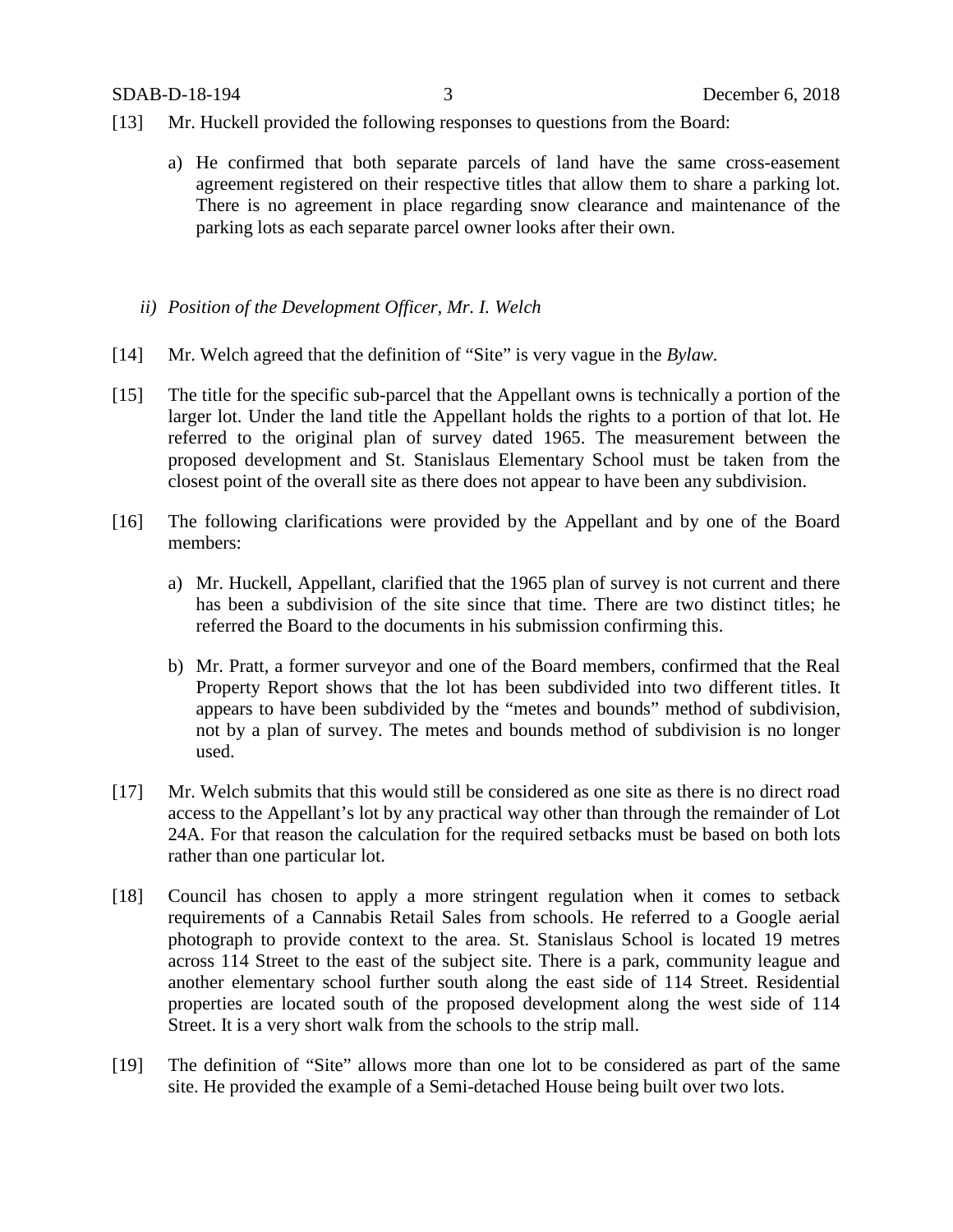- [20] Mr. Welch provided the following responses to questions from the Board:
	- a) The two lots should be considered as one site as parking is being shared and there is one shared vehicular access to this parking.
	- b) There is no change in parking requirements when converting from a General Retail Store to Cannabis Retail Sales Use.
	- c) Both St. Stanislaus School and Greenfield School further south are K to 6 schools. The proposed development could cause some very serious impact as grade 6 students may be interested in trying cannabis products.
	- d) He agrees that the measurement provided by the Appellant showing that the Appellant's parcel is 153 metres from St. Stanislaus School is fairly accurate; however, it still does not meet the 200-metre *Bylaw* requirement. The location of the school buildings are of specific concern in this case as they are not on the far side of the school site.
	- e) If the Appellant's parcel was considered as a separate site it would meet the setback requirement from Greenfield School. It would also meet the minimum setback requirement to the park located in between the two schools. The Development Officer could treat the school and park sites as one site or three separate sites; he has considered them separately.
	- f) One consideration the Development Authority used to determine what a site is would be road access. If a site containing several lots can be accessed from two separate roadways it may be treated as two sites. If one vehicular access is shared by several lots it would likely be treated as one site.
	- g) Both lots in question fall under the same zone which adds to the argument that this is one site.
	- h) A fence separates the Appellant's parcel from the lane to the west and there is no vehicular access to this lane although there are some gaps in the fence that allow pedestrian access. There is some parking behind the proposed development adjacent to 39 Avenue but there is no vehicular access to 39 Avenue. This parking can only be accessed by driving around the building on the abutting lot.
	- *iii) Position of Affected Property Owner in Opposition*
- [21] Mr. M. Sawdon, Trustee, appeared on behalf of Dayspring Presbyterian Church. The church is located across the lane immediately to the west of the proposed development.
- [22] The church received notification of the appeal hearing on November 9, 2018 and it was forwarded to him a few days later. He does not feel they have been provided with sufficient notice to retain legal counsel and properly prepare for today's hearing as the church is run by a large committee who typically meet once per month.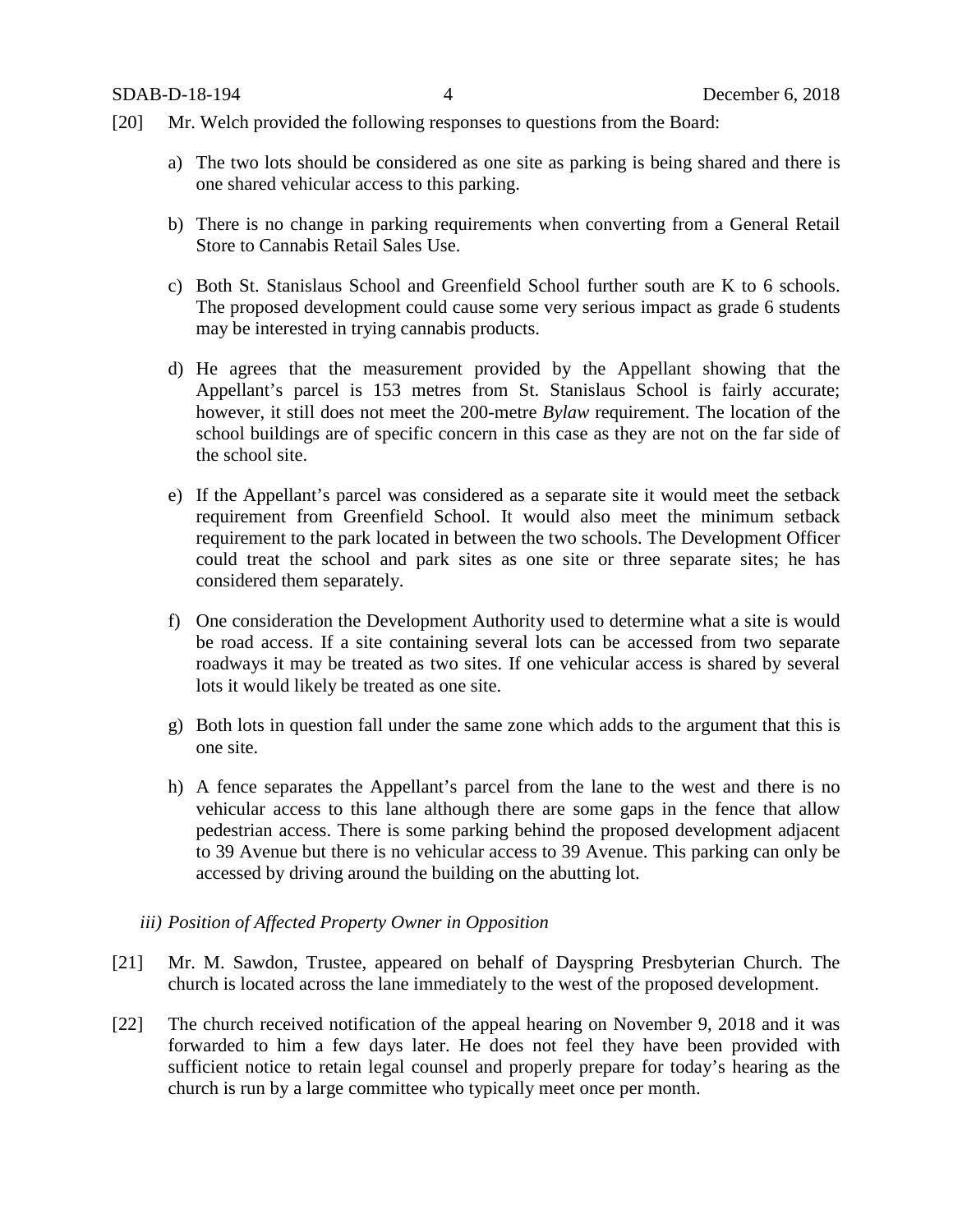- [23] The Chair explained that there are no legislated separation distances between Cannabis Retail Sales and Religious Assemblies. The proposed development is a Permitted Use and the issue is simply that the Cannabis Retail Sales is too close to a school and park.
- [24] Mr. Sawdon stated he would not be able to add new information to the City's submission in regard to this issue.
- [25] The concerns of the church are expressed in the submitted letter and he is not requesting an adjournment of the hearing at this time. He is generally concerned about the impact of cannabis on children.

#### *vii) Rebuttal of the Appellant*

- [26] The City's definition of "Site" is arbitrary. There is an existing liquor store in this strip mall which would have required a variance since it would have had to be at least 100 metres away from the school.
- [27] Whether the separation distance is calculated as site-to-site or site-to-building, the provincial regulations have been complied with.
- [28] *Newcastle* should be applied in this case as there has been no evidence provided that suggests any harm. He cannot see how selling a legal product from a retail shopping centre in itself is causing harm to adjacent property owners. The proposed development is not changing the nature of the shopping area given the fact there is an existing liquor store.
- [29] Children are more likely to buy cannabis illegally from someone on the street. The whole idea of legislation is that cannabis sales will be monitored and anyone entering the premises will be required to show identification.
- [30] The Cannabis Retail Sales is not visible from the school as it is blocked by the adjacent No Frills store to the east.

#### **Decision**

- [31] The appeal is **ALLOWED** and the decision of the Development Authority is **REVOKED**. The development is **GRANTED** as applied for to the Development Authority, subject to the following **CONDITIONS**:
	- 1. The Cannabis Retail Sales must commence operations within nine (9) months of the date of issuance of this Development Permit.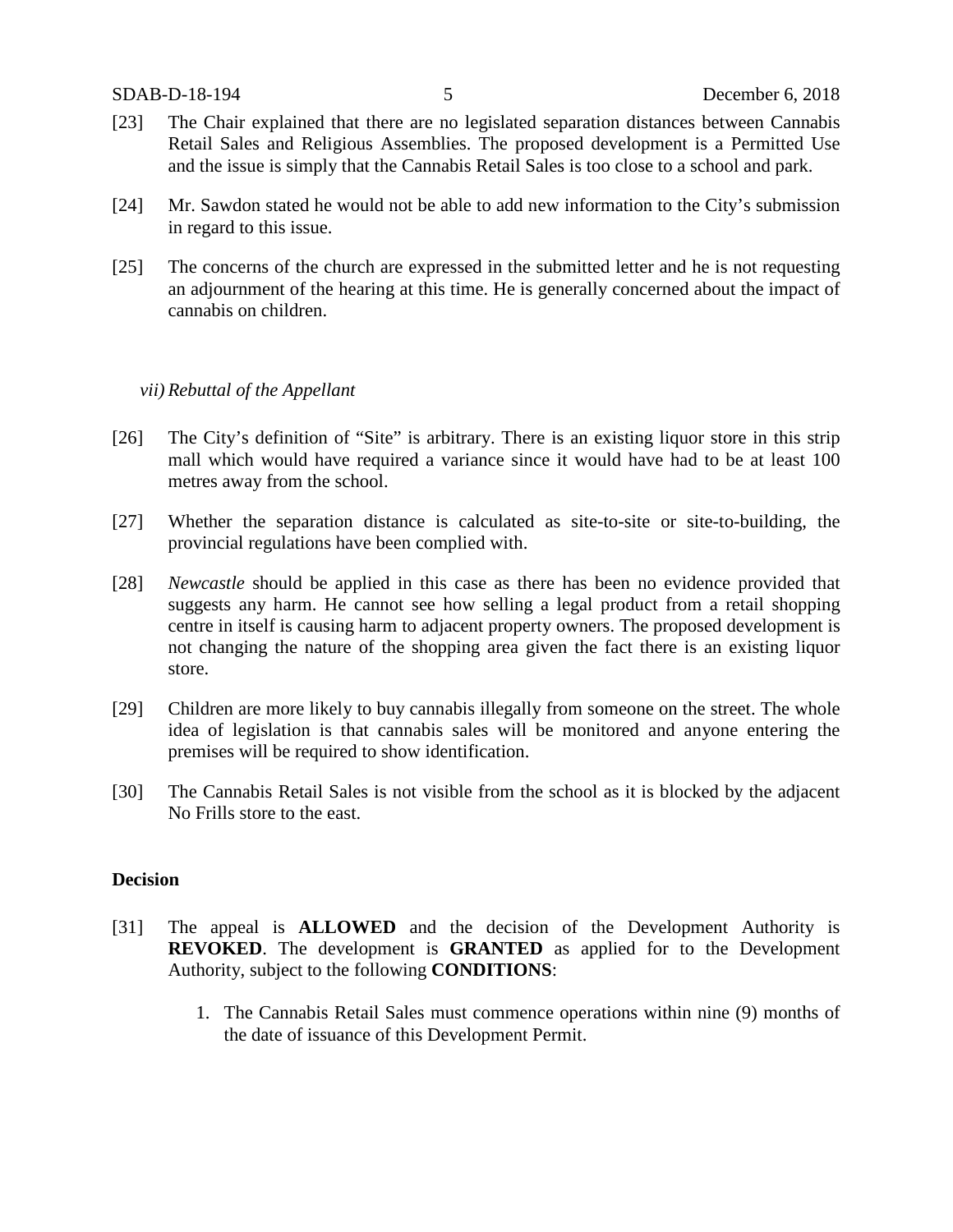- 2. Exterior lighting shall be developed to provide a safe lit environment in accordance with Sections 51 and 58 and to the satisfaction of the Development Officer.
- 3. Any outdoor lighting for any development shall be located and arranged so that no direct rays of light are directed at any adjoining properties, or interfere with the effectiveness of any traffic control devices. (Reference Section 51 of the Edmonton Zoning Bylaw 12800).
- [32] In granting the development, the following variances to the *Edmonton Zoning Bylaw* (the *Bylaw*) are allowed:
	- (a) The minimum required separation distance between the Cannabis Retail Sales Site and any Site being used for public or private education pursuant to section 70(2) is waived.
	- (b) The minimum required separation distance between the Cannabis Retail Sales Site and any Site being used for public lands pursuant to section 70(3) is waived.

#### **Reasons for Decision**

- [33] Cannabis Retail Sales is a Permitted Use in the (CSC) Shopping Centre Zone.
- [34] Two development regulations were at issue with respect to this application which necessitated the Board to consider the granting of variances:
	- a) Section 70(2) requires any Site containing a Cannabis Retail Sales to be located 200 metres from any Site being used for public or private education. The 200 metre separation distance shall be measured from the closest point of the subject Site boundary to the closest point of another Site boundary, and shall not be measured from Zone boundaries or from the edges of structures.
	- b) Section 70(3) requires Cannabis Retail Sales to be located 100 metres away from public lands. The [100 metre](javascript:void(0);) separation distance shall be measured from the closest point of the subject Site boundary to the closest point of another Site boundary, and shall not be measured from Zone boundaries or from the edges of structures.
- [35] The proposed development is located at 11431 40 Avenue NW. It is in a building located immediately beside the Petrolia Mall which is on an abutting lot.
- [36] During the appeal much discussion was had about whether or not the two lots, the one that contains the Petrolia Mall and the one that contains the subject development, should be treated as one site or two. This became relevant because section 70 of the *Bylaw*  calculates the separation distance from both public lands and school sites not from building to building but from site boundary to site boundary.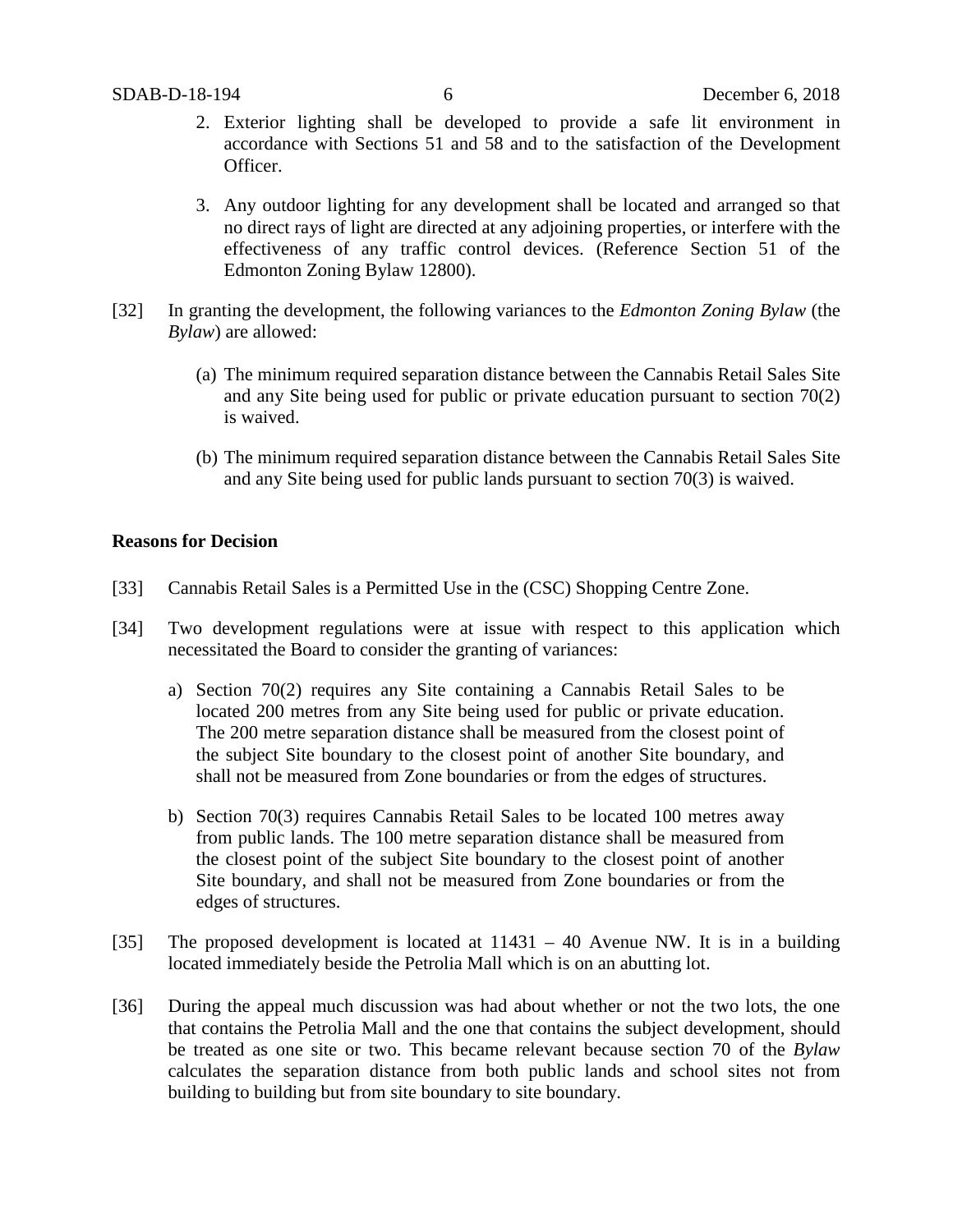- [37] The definition of "Site" in section 6.1 of the *Bylaw* is relatively vague: "an area of land consisting of one or more abutting Lots." This definition is actually not much of a "definition". It is a definition which makes it clear that two separate lots may be treated as one site. It does not, however, define when separate lots shall be treated as a single site.
- [38] The Development Officer explained that the vagueness allowed the Development Authority to determine what constitutes a site on a case by case basis. It was determined by several factors, one of which was whether or not the sites had a separate or shared access from the adjacent roadway.
- [39] The Appellant, while arguing that the sites should be treated as two separate sites, conceded that whether it was considered as one site or two sites a variance was still needed. If you consider it as one site, the separation distance to the St. Stanislaus Elementary School site would only be 19 metres away. If you consider the site to be two separate sites it would be 153 metres away. As the development regulations require a 200-metre separation distance between the subject site and school site, a variance is still required. Accordingly, the Board moved to consider whether or not a variance would be granted and in so doing applied the test in section 687(3)(d) of the *Municipal Government Act* to determine whether granting the variance to the school and to the public lands would cause material harm to neighbouring properties or undue negative influence on the amenities of the area.
- [40] The variance to the public lands pursuant to section 70(3) of the *Bylaw* will be dealt with first as it is the simpler of the two variance requests.
	- a) This particular variance is only needed if the subject site is the entirety of the Petrolia Mall site. If the two lots are considered as separate sites a variance would not be required.
	- b) If it is considered as one site, however, the Board would grant the variance for the practical reasons that the actual location of the Cannabis Retail Sales is significantly in excess of 100 metres from the public lands "as the crow flies" and would be even farther away if one determined the distance by means of pedestrian access, as the entrance to the Cannabis Retail Sales faces 40 Avenue to the north, while the public lands is to the south and east on 114 Street. The Boards finds that the variance test is met with respect to the public lands.
- [41] The variance with respect to the school pursuant to section 70(2) of the *Bylaw* involved other considerations. This is particularly so because St. Stanislaus Elementary School is within 200 metres of the proposed Cannabis Retail Sales no matter how the site is defined.
	- a) The City expressed concern about the proximity of St. Stanislaus Elementary School to the proposed Cannabis Retail Sales location. The City expressed concern that the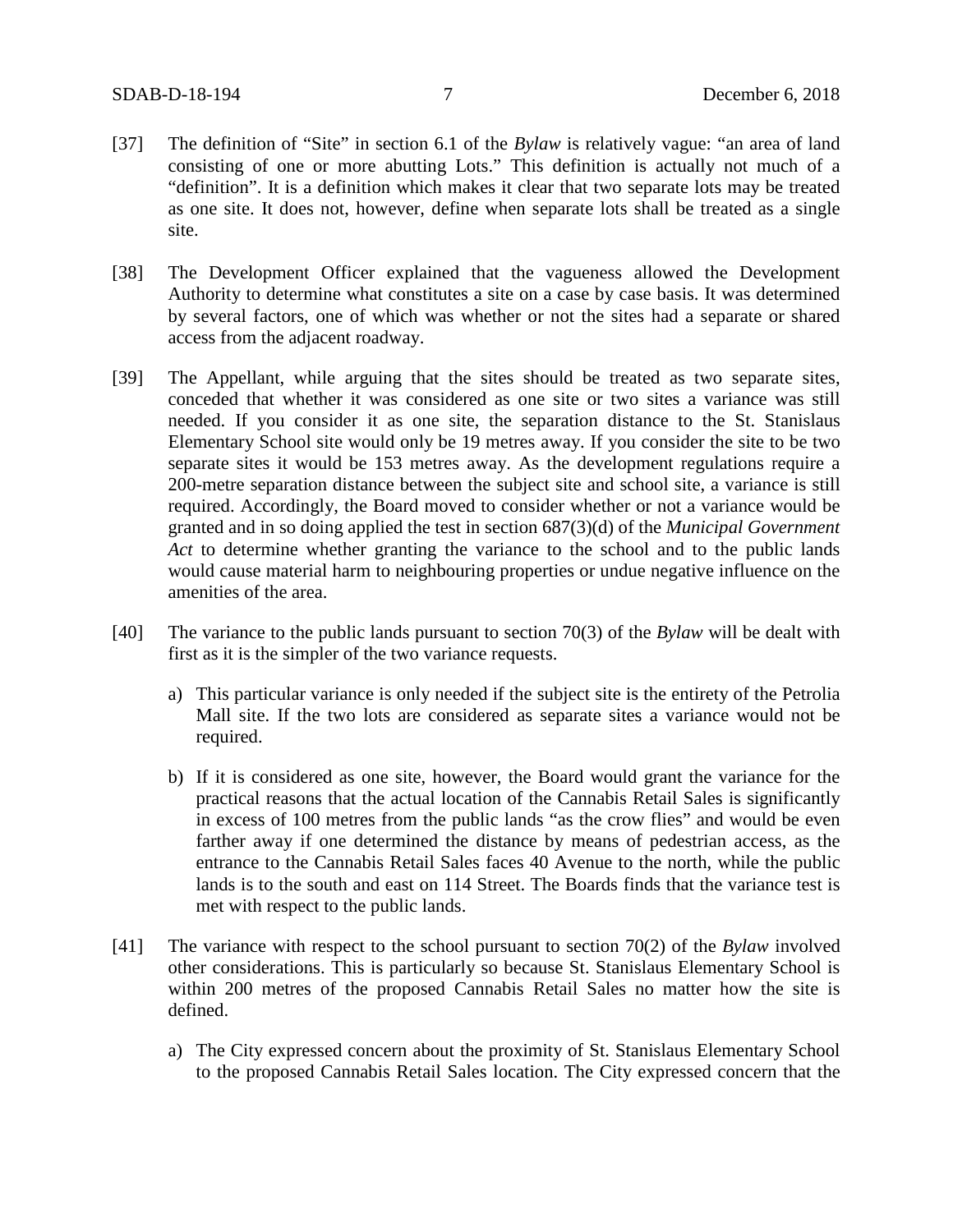students of the school would have an enhanced access to cannabis if the proposed development was granted.

- b) The Board, however, notes that the school is in fact an elementary school with its highest grade being Grade 6. Children of that age are not allowed into a Cannabis Retail Sales location by provincial regulations and are of an age that would make it highly unlikely for them to be able to pass for someone who is over the age of 18. The Board finds it highly unlikely that the students from the elementary school would end up obtaining access to cannabis from the proposed site any more than they could or would obtain alcohol from the liquor store which is on the Petrolia Mall location and is in fact significantly closer to the school.
- c) The Development Authority submitted into evidence the results of the public consultation process that that led to the City determining to create a 200-metre buffer zone between schools in general and Cannabis Retail Sales. At page 14 of that document it states: "It is more important to be separated from junior and senior high schools as there is more of a draw for teenagers than from elementary schools or daycares where they are not allowed to leave the grounds anyway".
- d) For these reasons, the Board is satisfied that granting the variance to allow the development to be physically separated from the school by at least 153 metres will not unduly interfere with the amenities of the neighbourhood nor materially interfere with or affect the use, enjoyment or value of neighbouring parcels of land.
- [42] For all of the above reasons, the appeal is allowed.

Mr. I. Wachowicz, Chair Subdivision and Development Appeal Board

Board Members in Attendance: Ms. P. Jones; Ms. S. McCartney; Mr. L. Pratt; Ms. K. Thind